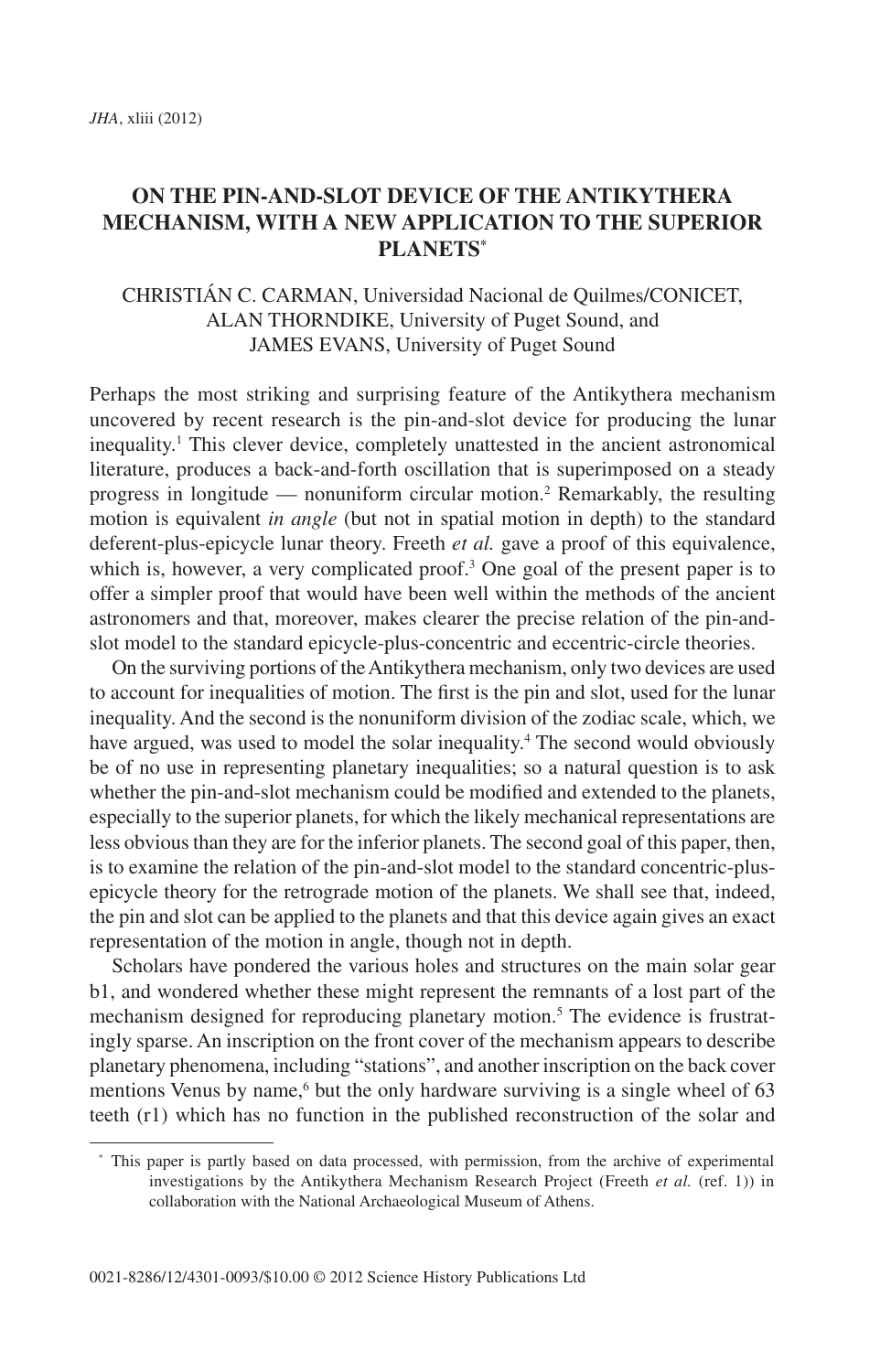lunar portions of the mechanism. It is not much to go on. That a planetary display could be possible has been shown by Michael Wright, who, in a feat of mechanical virtuosity, constructed one that works and that is based on a full representation of deferent-and-epicycle theory.<sup>7</sup> We ourselves published a more modest proposal, in which the mechanism would have offered a display of the key events in the planets' synodic cycles, but not a full-on kinematic display showing the progress of the planets around the zodiac with retrograde motion.<sup>8</sup> However, in our view, the realization that the pin-and-slot mechanism could be applied to the planets (when we know that it is in fact used for the Moon) suggests the possibility of a simpler kinematic model. We remain agnostic about whether the Antikythera mechanism offered a full-on kinematic display, or a more modest display of information about planetary phases, or perhaps a display of the mean motions. However, like Hipparchos, we feel it is worth the attention of geometers to investigate the explanation of the same phenomena by means of hypotheses that are so different.<sup>9</sup>

So the third goal of this paper is to present a new approach for the planetary display in the Antikythera mechanism. We will follow the idea proposed by Michael Wright and others, according to which the Antikythera mechanism displayed planetary longitudes on the front dial, using pointers concentric with those of the Moon and Sun and sharing the same zodiac scale. But we will use a pin-and-slot mechanism to produce the inequality with respect to the Sun (retrograde motion). A remarkably simple reconstruction of the planetary display becomes possible, which also fits comfortably onto the four-spoke main solar gear.

### The Main Characteristics of the Device for the Lunar Inequality

The device for producing the lunar inequality consists of four gears called e5, e6, k1, and k2, illustrated in Figure 1 (left).<sup>10</sup> On the Antikythera mechanism these are all of equal tooth number  $-50$  — but the key requirement is that they be equal by pairs: k1 and e5 are equal; and k2 and e6 are equal. The input motion is from an axle (actually, a hollow pipe) at E that turns e5 at the rate of the Moon's mean sidereal frequency; following Freeth *et al.* we designate this frequency  $\omega$ <sub>a</sub>. Concentric with e5, but turning freely from it, is a large wheel e3, which turns at the rate of the Moon's line of apsides. From a modern point of view, the orientation of the Moon's major axis does not stay invariable. Rather, the Moon's elliptical orbit itself turns in its own plane, so that the perigee advances in the same direction as the Moon moves, taking about 9 years to go all the way around the zodiac. The ancient astronomers were aware that the position of fastest speed in the Moon's orbit itself advances around the zodiac, the Greeks modelling the motion geometrically and the Babylonians by means of arithmetical period relations. In the Antikythera mechanism the advance of the Moon's perigee is modelled by letting e3 turn with a frequency  $\omega_{n}$  (again using the notation of Freeth et al.).

Riding on e3 at centre  $C_i$  is gear k1, which is driven by e5 and therefore also turns with respect to absolute space at frequency  $\omega$ . Gear k2 turns about an axis, C<sub>2</sub>, also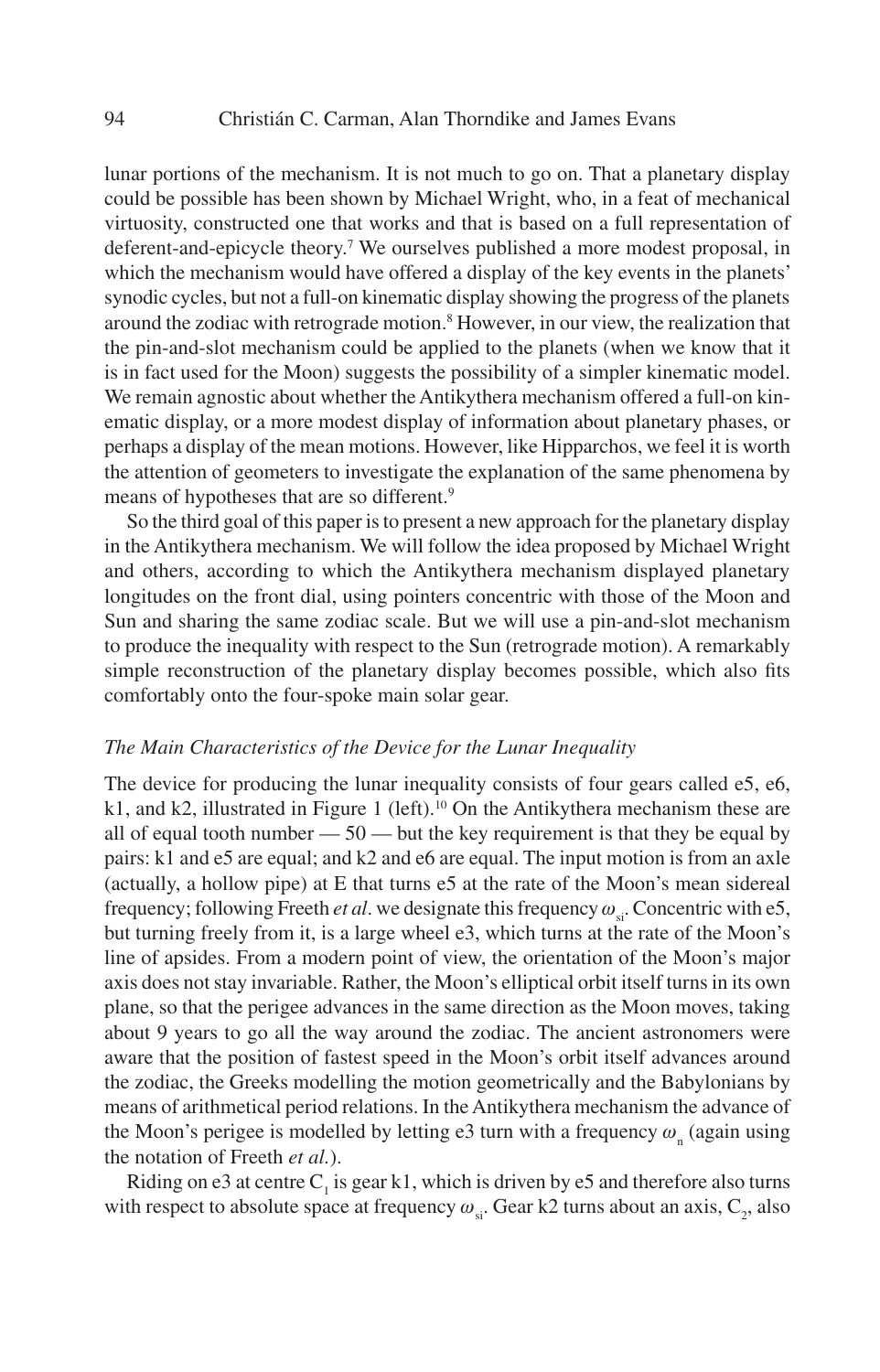attached to e3 but slightly offset from C<sub>1</sub>. The offset is achieved by using a stepped stud, with its larger diameter centred at  $\dot{C}_1$  and its smaller diameter centred at  $C_2$ , as shown in the right side of Figure 1 and in the inset perspective view. Thus k1 turns about  $C_1$  and k2 turns about  $C_2$ . Wheel k1 has a small pin, which engages a radial slot in k2. Thus k1, turning at a uniform speed, drives k2, producing a quasi-sinusoidal oscillation in the speed of  $k2 - a$  little faster when the pin is closer to C2 and a little slower when farther from  $C2$  — which is superimposed on the mean motion. The motion of k2 is transferred to e6, which rotates independently of both e3 and e5 about axis E, and communicates the nonuniform motion of the Moon to the other parts of the mechanism. Uniform motion in (at e5) is transformed into non-uniform motion out (at  $e6$ ) around the same axis.<sup>11</sup>

#### Simple Proof for the Function of the Lunar Pin-and-Slot Mechanism

We shall now offer a simple demonstration of the efficacy of this device, and will also make clear its relation to the ordinary tools of Greek theoretical astronomy, namely epicycles and eccentrics. Let us for the moment imagine that the Moon's line of apsides does not revolve, but remains in the same spatial orientation. We



FIG. 1. The device for producing the inequality in the Moon's motion around the zodiac, as reconstructed in ref. 1. The edge-on view (at right) shows how the stepped stud achieves different axes of rotation for k1 and k2.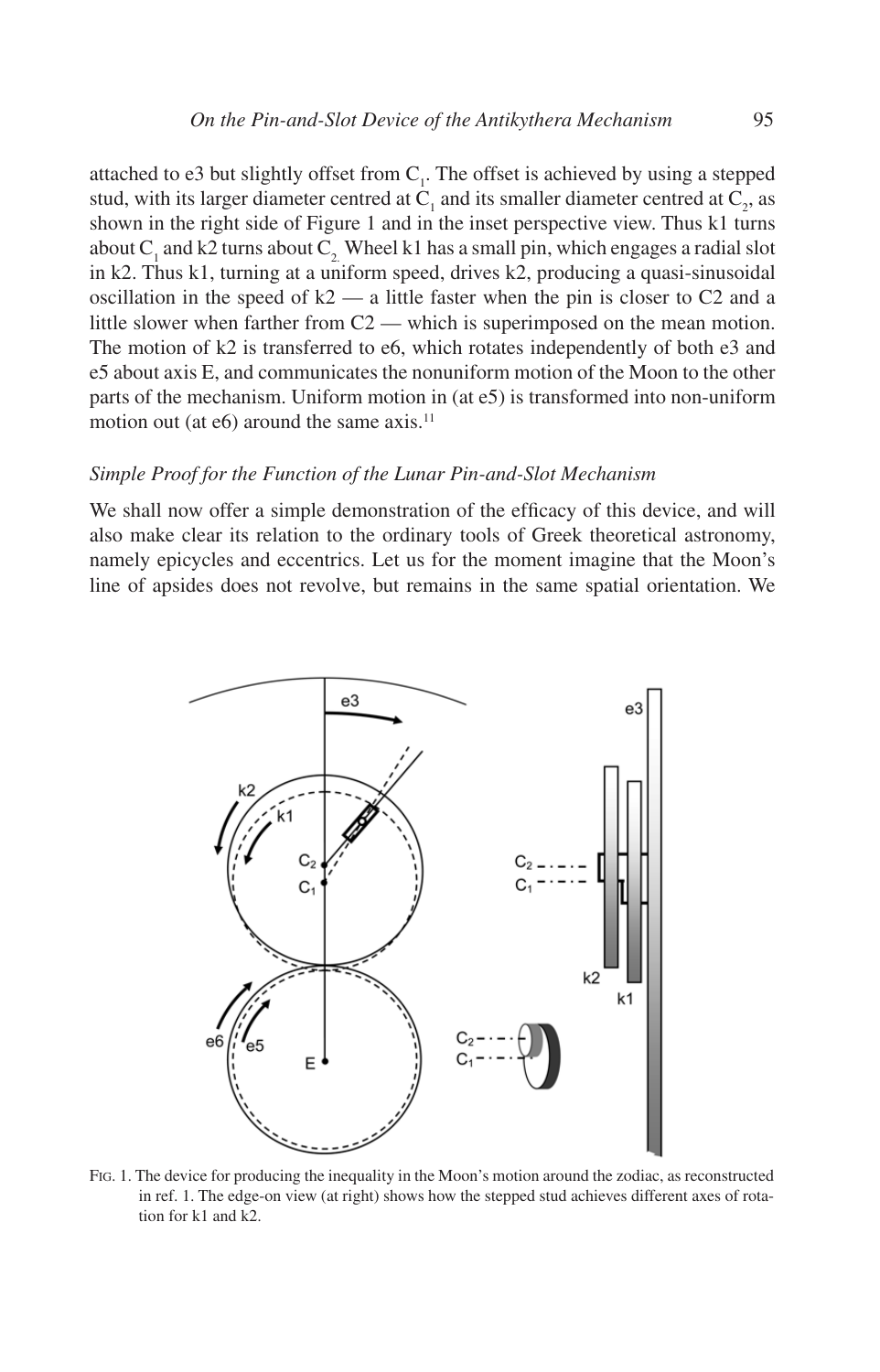shall construct a representation of the standard Hipparchian epicyclic lunar theory, and superimpose on it a diagram of the pin-and-slot device from the Antikythera mechanism.

Consider first the epicycle theory. Refer to Figure 2. Circle k1 now represents the Moon's deferent circle, with centre at the Earth C<sub>1</sub>. The epicycle's centre D is carried around clockwise (eastward) at the rate of the Moon's mean motion. Thus angle  $\theta$ increases uniformly with time. Simultaneously, the Moon M moves counterclockwise on its epicycle, but at exactly the same rate, so angle  $\alpha$  remains equal to  $\theta$ . Angle  $\alpha$ , the Moon's epicyclic anomaly, increases uniformly at the angular frequency  $\omega$ . The direction of the Moon as seen from the Earth is line  $C<sub>i</sub>M$ . Thus, at the moment shown in the diagram, the angular position of the Moon beyond its point of fastest motion is  $\theta + q$  (where q is called the lunar equation).

Now suppose that Figure 2 represents the model realized in the Antikythera mechanism. In Figure 2, we are in the frame of reference of wheel e3. Alternatively, one can think of the motion of the line of apsides as being suppressed for the time being. Wheel k1 turns uniformly about centre  $C_i$ ; mounted on k1 is a pin at D. (We may think of k1 as being somewhat larger than shown, so that the pin need not be exactly at the perimeter of the wheel.) Wheel k2 rotates about a distinct centre  $C_2$ (slightly off-centre from C<sub>1</sub>). k2 has a slot (represented by the heavy dashed line), which points in the direction of  $C_2$ .

Imagine that k1 was originally oriented so that pin D lay in the direction of fastest motion (in the direction of line  $C_1C_2$ ). But k1 has now turned far enough that D lies at angle  $\theta$  as viewed from C<sub>1</sub>. D will be seen from C<sub>2</sub> at a different and larger angle  $\phi$ . The question is: just what is the size of this angle  $\phi$ ? Because of the equality of  $\theta$ and  $\alpha$ , it follows that DM remains parallel to C<sub>2</sub>C<sub>1</sub>. Then, if we chose the eccentricity  $C_1C_2$ , in the pin-and-slot mechanism to be equal to the radius DM in the epicycle theory, C<sub>2</sub>DMC, must form a changing parallelogram with  $\phi$  always equal to  $\theta$  + q. Thus, the motion in angle in the pin and slot mechanism agrees precisely with the motion in angle of the epicycle theory. That is, a point, such as Z, on the rim of k2 moves about C<sub>2</sub> in a perfect circle, but at variable angular speed. The angular position of Z observed from  $C_2$  is the same as the angular position of M as seen from  $C_1$ . Now, we may also allow wheel e3 to move, carrying line  $C_1C_2$  around with it, and the demonstration remains intact. Moreover, the rotating ensemble now models the lunar inequality in detail, with its rotating line of apsides.

### Relation to the Eccentric-Circle Theory

As is well known (and was equally well known in Antiquity) the epicycle-plusconcentric model is geometrically equivalent to an eccentric-circle theory. See Figure 3. Since DM remains parallel to  $C_1C_1$ , it follows that the physical motion of M through space, resulting from the dual motion of D around the deferent k1 and of M around the epicycle, is uniform motion on a perfect circle, shown in dashed line, which is centred at  $C_2$ , one epicycle radius below  $C_1$ . In the typical proof of the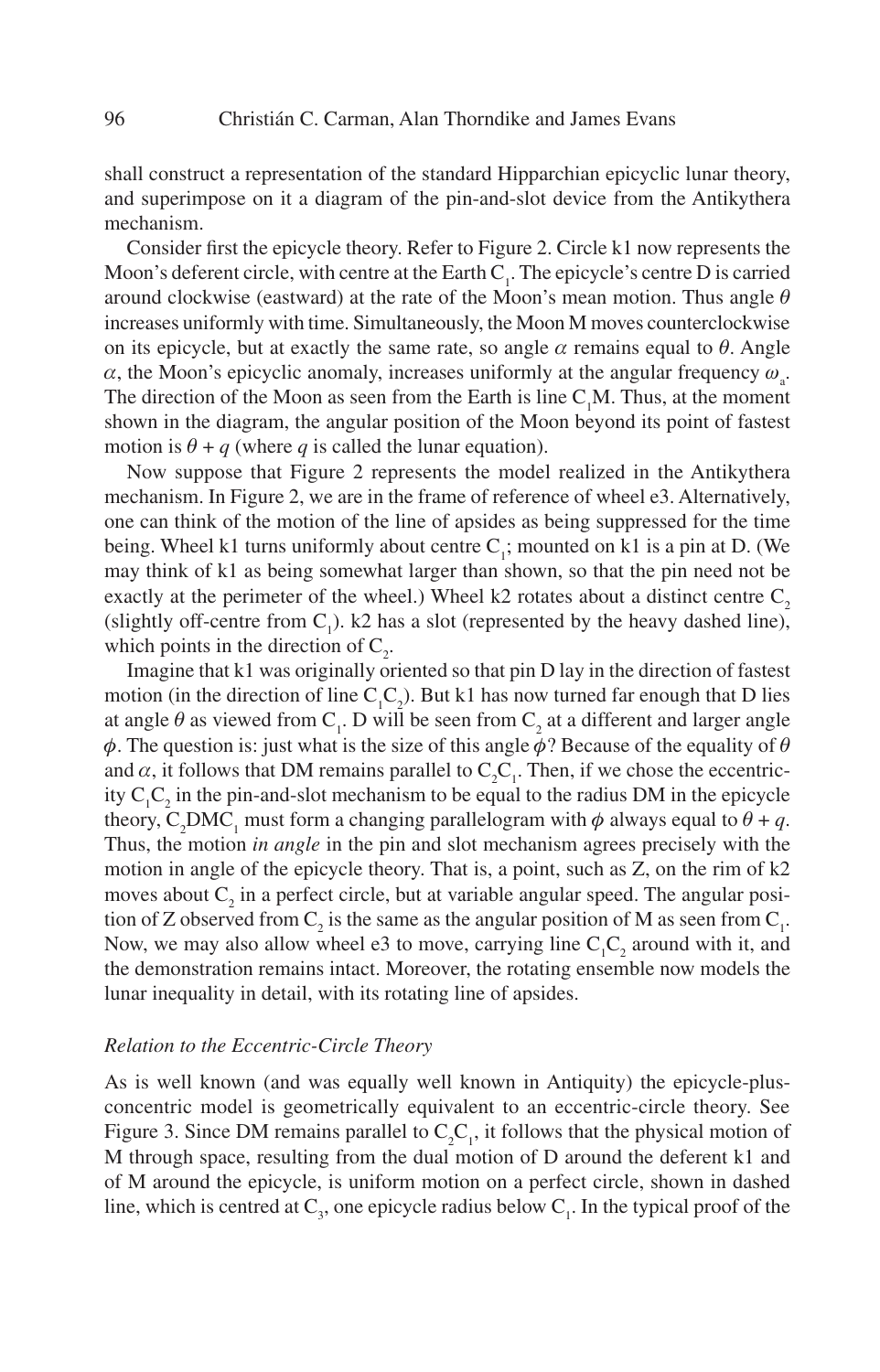

FIG. 2. Pin-and-slot mechanism for the lunar inequality in the Antikythera mechanism, compared with the epicycle-plus-concentric theory in the standard astronomy of Hipparchos or Ptolemy.

equivalence of eccentric and epicycle, one focuses on parallelogram C<sub>,</sub>C<sub>2</sub>MD. (But it is parallelogram C<sub>2</sub>C<sub>1</sub>MD that embodies the quasi-equivalence of the pin-and-slot mechanism to the epicycle theory.)

Suppose  $C_1$  represents the Earth. Then, as the ancient astronomers knew, there were two equivalent theories: the epicycle-plus-concentric (epicycle DM plus circle k1) and the eccentric-circle theory (circle k3 with no epicycle). The proof of this equivalence was given by Ptolemy in the *Almagest*, and earlier by Theon of Smyrna, who cited Adrastos as his authority. Traditionally, based on some remarks of Ptolemy, the proof of the equivalence of these two theories is ascribed to Apollonios of Perge. But no one really knows when it was first proven.<sup>12</sup>

As far as is known to us, there is no extant ancient mention of the quasi-equivalence of the pin-and-slot mechanism to the epicycle theory. This is a quasi-equivalence because the pin and slot model produces the same motion in angle, but not the same physical motion in space as the epicycle model. The output of the pin and slot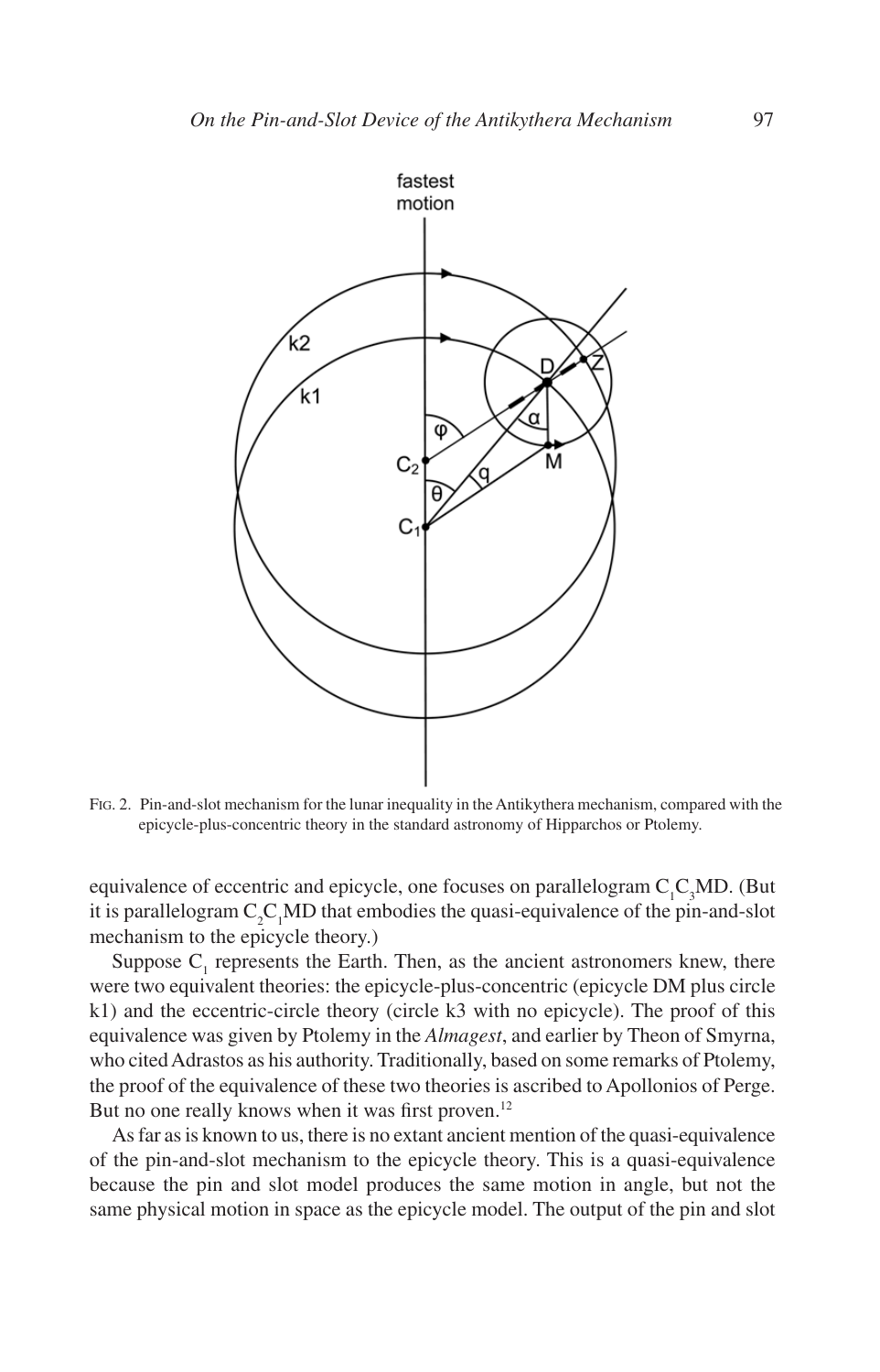

FIG. 3. Three models compared: pin-and-slot (wheels k1 and k2), epicycle-plus-concentric (epicycle DM and circle k1), and eccentric circle (circle k3).

model is a point moving at non-uniform speed on a circle k2. But the output of the epicycle-plus-concentric model (or of the eccentric-circle model) is a point moving uniformly around circle k3.

One must suppose that an ancient Greek astronomer trained in the philosophicalgeometrical tradition of Hipparchos and Ptolemy would not have regarded the pin-and-slot mechanism as a "realistic" representation of the lunar theory, for the pin-and-slot mechanism suppresses the motion "in depth", but nevertheless gives an account of the motion in longitude that agrees with what the epicycle theory would prescribe. Aristotle, too, would have considered it not an appropriate solution, as he insists that each simple body (e.g., a celestial orb) should be animated by a single simple motion. And here, the final output motion is the rotation of e6, which consists in a steady rotation with a superimposed oscillation.

Did the ancient mechanic who designed the Antikythera mechanism realize the equivalence in angle of the pin and slot mechanism to the epicycle theory? If so, how is it that no proof of the equivalence survives? Or was this mechanism considered a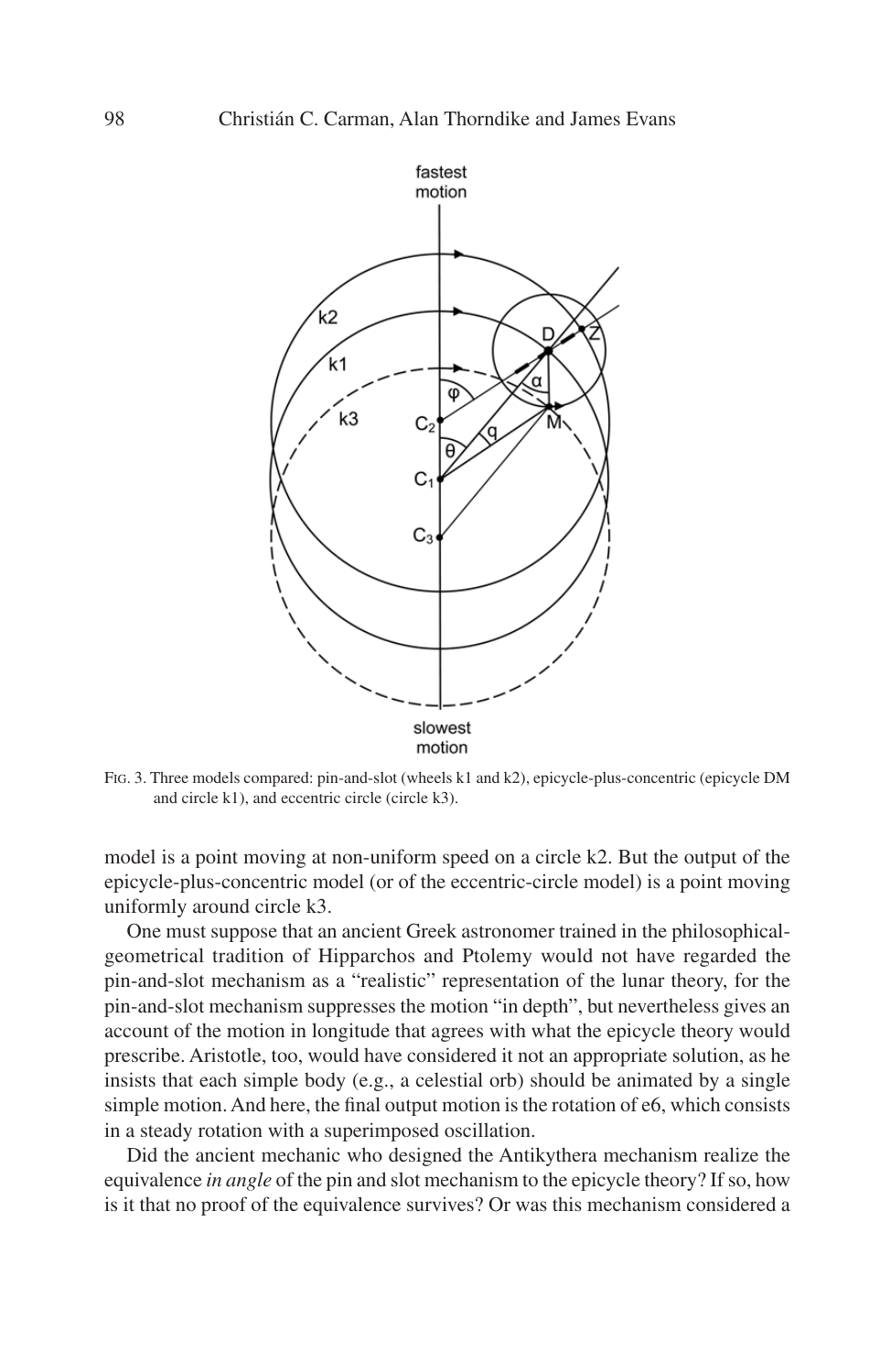rough-and-ready approximation to epicycle motion — good for giving the final output angle, but not necessarily considered exact? In a way, the striking contrast between applied mechanics and accepted celestial physics should not surprise us. There is a well-documented example of a similar contrast. Greek astronomers grounded in the philosophical-geometrical tradition (for example, Theon of Smyrna, early second century A.D.) wrote treatises on deferent and epicycle theory while their contemporaries were busy mastering and adapting the non-geometrical planetary theory of the Babylonians.<sup>13</sup> The philosophically-based astronomy of the high road explicitly endorsed uniform circular motion as the only motion proper to celestial bodies while the numerically-minded astronomers (who needed quick and reasonably reliable results for the purposes of astrology) made free and easy with nonuniformity of motion. In a similar way, it is possible that mechanical tricks of the trade such as the pin-and-slot mechanism were used in a craft tradition of model-building, quite apart from the practices of the "serious" (i.e., geometrically-minded) astronomers. In the medieval tradition of equatoria, one also finds representations of planetary theory that are not "realistic".<sup>14</sup> On the other hand, Figures 2 and 3 show that a proof of the equivalence in angle would have been well within the reaches of contemporary Greek geometry.

## Choice of Active and Passive Elements

An interesting feature of the pin-and-slot geometry is that the equation of centre function changes its form if the roles of the pin and slot are reversed. See Figure 4 (left), which shows the pin and slot as found on the mechanism.  $k1$  turns about  $C<sub>1</sub>$  with the uniform, mean motion. It is easy to show that the equation  $q$  of centre is given by

$$
\sin q = \frac{e \sin \theta}{\sqrt{1 + e^2 - 2e \cos \theta}},
$$

where  $e = b/r$ . Here  $b = C_1C_2$  is the distance between the axes and  $r = C_1D$  is the fixed distance of the pin from the centre  $C<sub>1</sub>$  of wheel k1. This is the ordinary expression for the equation of centre in standard Ptolemaic solar theory.

But if (right side of Figure 4) the pin is instead placed in k2, and the slot is cut into  $k1$  and directed toward  $C_1$ , then we find instead

$$
\sin q = e \sin \theta,
$$

where again  $e = b/r$ , but now r is the fixed distance of the pin from C<sub>2</sub>. The more complex expression has become a simple sinusoidal oscillation.<sup>15</sup> So we are again left to wonder: did the mechanic have a deep understanding of the equivalence theorem, or is it just chance that the pin is placed in k1 rather than in k2? Perhaps, as k1 drives k2, he would have thought of the pin as the active element and therefore chosen to place it on k1, the active wheel.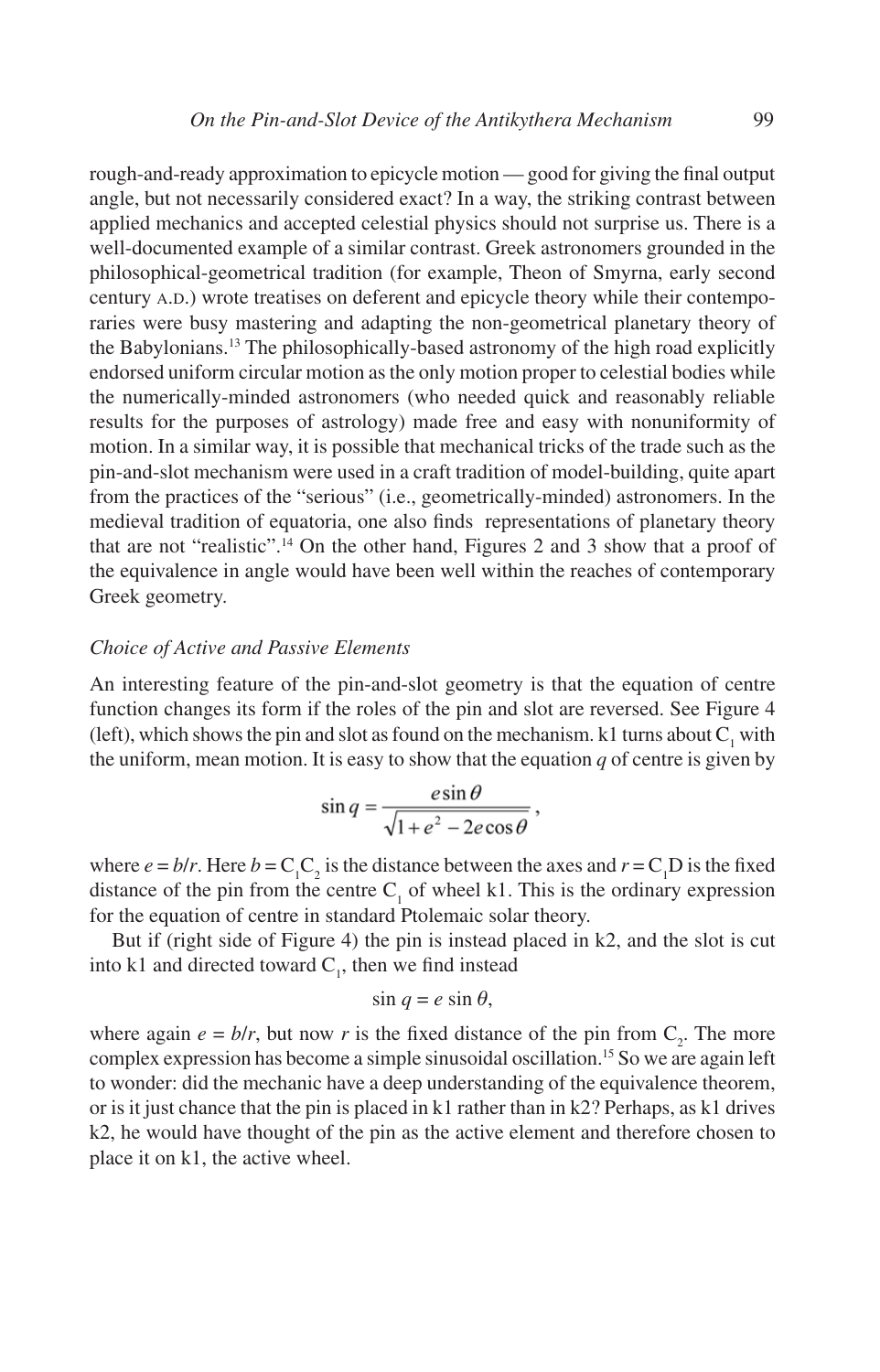

FIG. 4. The effect of reversing the roles of the pin and slot.

## Transfer of the Lunar Pin-and-Slot Mechanism to the Case of the Outer Planets

In their discussion of the lunar pin-and-slot mechanism, Freeth et al. say:

As discussed above, in absolute terms, e5 rotates at the rate of  $\omega_{\rm s}$  and e3 rotates at the rate of  $\omega_{n}$ . So, relative to e3, e5 rotates at the rate of  $\omega_{si} - \omega_{n} = \omega_{a}$ . Since e5 and k1 both have 50 teeth, relative to e3, k1 rotates at the rate of  $\omega$ . This is the critical factor that ensures that the anomaly introduced by the pin-and-slot mechanism has the period of the anomalistic month, as required by Hipparchos' lunar theory.<sup>16</sup>

Now, we want to transfer the basic idea of the lunar inequality to the planets. The lunar inequality is an inequality with respect to the zodiac — or, if we want to be more exact and take into account the fact that the line of apsides slowly advances, an inequality with respect to wheel e3. This is why the wheels that produce the inequality ( $k1$  and  $k2$ ) must ride on wheel e3. But retrograde motion is an inequality with respect to the Sun.<sup>17</sup> So, in order to represent an epicycle and deferent model of the planets we need:

(a) a gear rotating with the sidereal period, i.e., the period of the mean longitude (in the Moon model, e5).

(b) a "big" carrier gear rotating at  $\omega_n = \omega_{si} - \omega_{si}$ , i.e., at the difference between the rates of mean longitude and of the epicyclic anomaly. In the case of the Moon, the epicyclic anomaly increases in the opposite direction to the sidereal motion, so, in the case of a planet, where both the epicycle and the deferent rotate in the same direction, the "big" gear should rotate at  $\omega_{si} + \omega_{si}$ . (It is not clear that the outset whether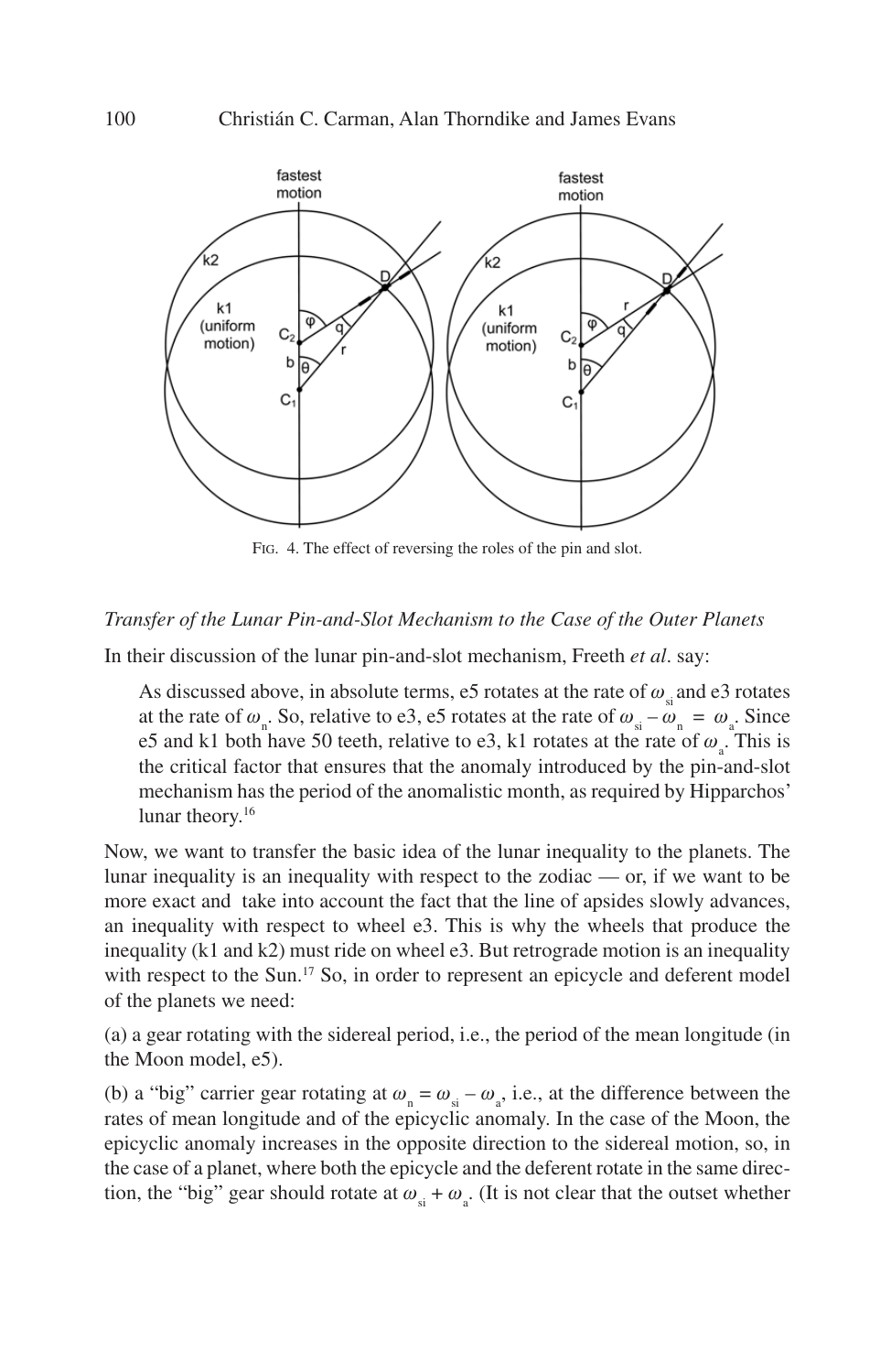the difference in the directions of motion on the epicycle will cause problems or not. We shall see that all will be well.)

(c) the set of other gears, with the correct eccentricity, for the pin and slot.

Now, for an outer planet, the sum of the planet's sidereal frequency and its anomalistic frequency is equal to the frequency of the Sun's mean motion:  $\omega_{si} + \omega_a = \omega_{\odot}$ . (This familiar result follows from the construction in Figure 5.<sup>18</sup>) This means that, for all the outer planets, the "big" gear (corresponding to e3 in the lunar mechanism) should rotate at the same period, and the period is that of the mean motion of the Sun. Fortunately, we do have a big gear rotating at this period, the solar gear, b1. And, fortunately also, this gear is rotating about the correct axis, i.e., the axis of the pointers. Therefore, we need only place on each of three spokes of b1 the pin-andslot mechanism of a superior planet. This coincidence seems to increase significantly the plausibility of this proposal for, besides the theoretical reason (to have the same style of mechanism for the planets and the Moon), we have an empirical reason, i.e., we actually have a big gear rotating at the rate we need.

So, for each outer planet, we only need to have a gear, concentric with b1, rotating with the sidereal frequency  $\omega_{\alpha}$  for this planet. Then, the addition of a pin-and-slot mechanism rotating at frequency  $\omega_{\alpha}$  (so, riding on b1), with the correct eccentricity, would produce the apparent motion in angle of the planet.

# Pin-and-Slot Compared to Apollonios's Planetary Epicycle

In the preceding section we gave a plausibility argument that the pin-and-slot mechanism can effectively mimic planetary motion. We shall show now that a pin-and-slot mechanism will account in detail for the motion in angle of the planet. Consider the motion in longitude of a superior planet according to standard epicycle theory, as shown in Figure 5.  $C<sub>1</sub>$  is the Earth. Imagine that at one moment the centre D of the epicycle and the planet P both lay on the vertical straight line in the direction of fastest motion. But at the moment represented in the figure, a certain amount of time  $t$  has elapsed, and the planet's mean longitude has increased by  $\theta = \omega_{\alpha} t$ . The epicyclic anomaly has increased by  $\alpha = \omega_t$ . The longitude of the Sun has increased by  $\Theta = \omega t$ . Because of the standard constraint linking the motion of the Sun and the superior planet we have  $\hat{O} = \theta + \alpha$ , and  $\omega_0 = \omega_0 + \omega_0$ . At this moment, the direction from the Earth to the planet is in the line C.P. The planet's angular distance from the direction of fastest motion is  $\theta + q$ , where q is the equation of the epicycle.  $\theta$  increases steadily with time, while  $q$  undergoes an oscillation.

Now let us consider matters as seen in the frame of reference of the revolving solar gear b1. Here the situation is shown in Figure 6. The line from C, to the Sun points in a fixed direction (vertical in the figure). Thus, we have rotated Figure 6 counterclockwise by the angle  $\odot$  (compared with Figure 5). The angular position of the planet with respect to the vertical reference line (i.e., the elongation of the planet from the Sun) is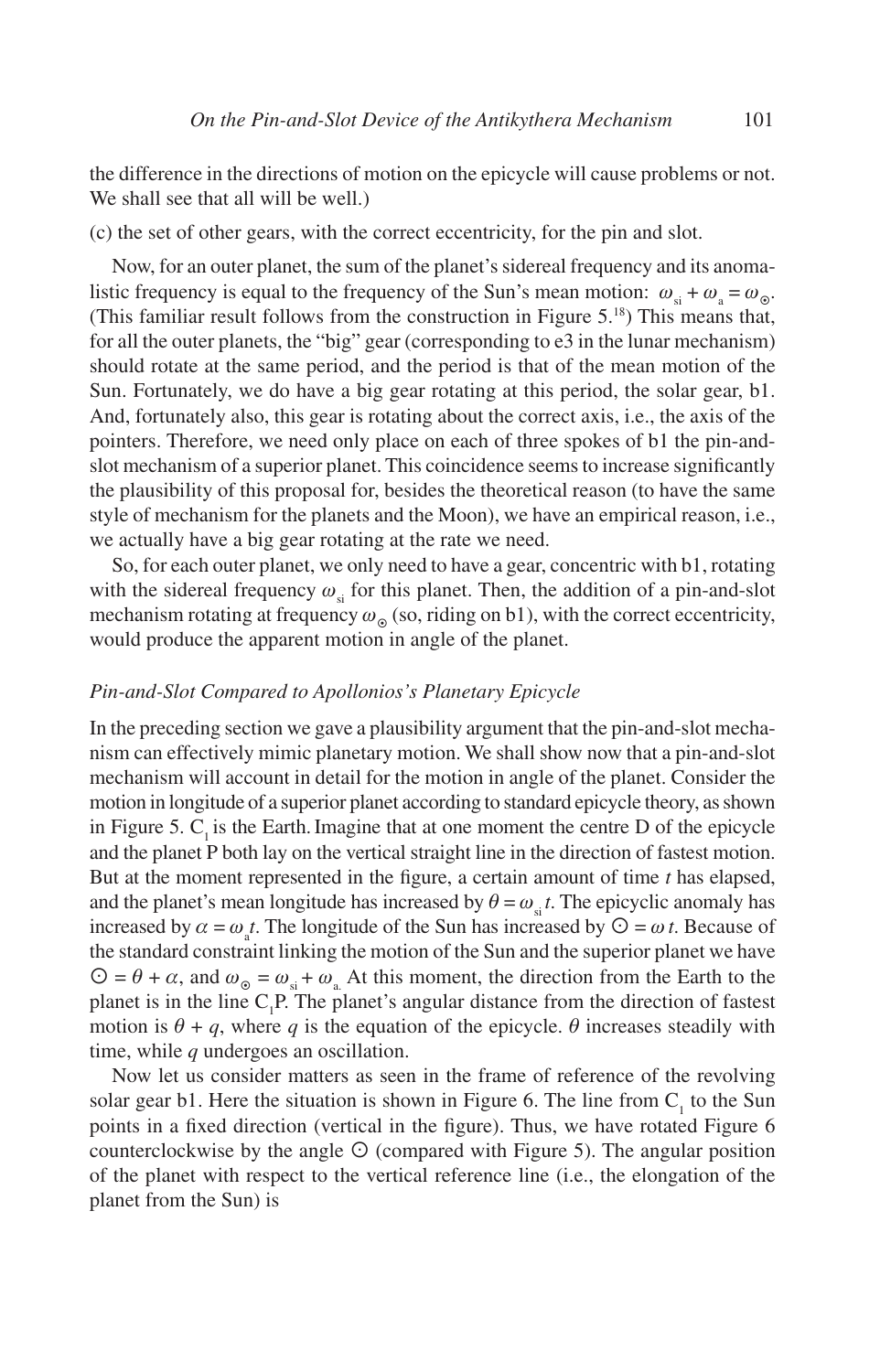

FIG. 5. Epicycle theory for the motion of a superior planet. The rotating line from the epicycle's centre D to the planet P must stay parallel to the rotating line from the Earth C<sub>1</sub> to the Sun. So  $\theta + \alpha = \odot$ .

$$
\eta = \theta + q - \Theta.
$$

Note that  $\eta$  increases to the left as time goes by. That is, in the frame of gear b1, D moves counterclockwise. This is simply because  $\omega_{\rm s} < \omega_{\rm o}$ . Note that Figure 6 is a sort of mirror image of Figure 2. In Figure 2, we had D moving clockwise around the deferent, while M went counterclockwise on the epicycle. Here, with the planetary theory, as viewed in the frame of reference of b1, we have just the opposite: D moves counterclockwise, while P moves clockwise on the epicycle. Thus, in spite of the fact the planets move in the opposite direction on their epicycles than does the Moon, the conditions necessary for the theorem do apply.

Because the direction DP of the planet in the epicycle remains parallel to the direction from the Earth to the Sun, we have DP always parallel to  $C_2C_1$ . If we choose a circle k2, with centre C, located below C, by a distance equal to DP, it follows that the quadrilateral  $C$ , PDC<sub>2</sub> is a changing parallelogram; thus  $C$ , D is always parallel to C<sub>,</sub>P. Now suppose that D represents a pin in a wheel k1, driving wheel k2 by means of a radial slot. (In Figure 6, the slot is suggested by the heavy dashed line, and one should imagine k2 as larger.) Then a fixed point Z on k2 in the direction of C<sub>2</sub>D will move so that  $C_1Z$  is always parallel to the direction  $C_1P$ . Again, this is an equivalence in angle only. To get back into the frame of the fixed stars, we just rotate Figure 6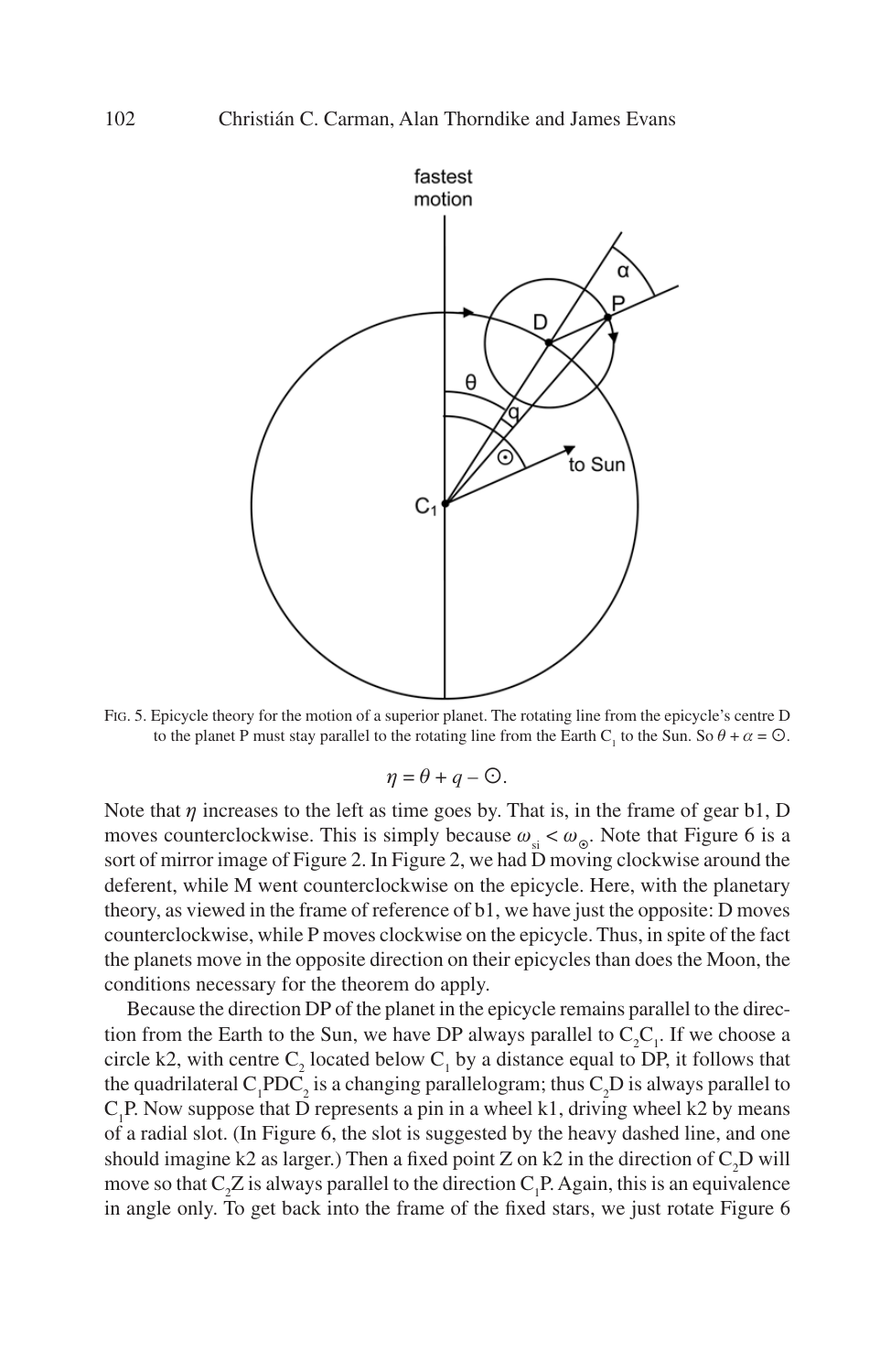

FIG. 6. The epicyclic theory of a superior planet (viewed in the frame of reference of the Sun wheel), superimposed on a pin-and-slot mechanism.

clockwise by angle  $\odot$ ; but the parallelness of C<sub>2</sub>D and C<sub>1</sub>P will not be disturbed.

This works because of a remarkable circumstance. In the case of the lunar theory, the theorem will only hold if the Moon moves backwards on the epicycle. (A theory with both D and M moving clockwise, even if M completes its motion on the epicycle in one anomalistic period, will not satisfy the conditions of Figure 2. In this case, a pin and slot might still give a reasonable approximation to the epicycle theory, but it would not be an exact angular match.)

In the case of the planets, the direction of P on the epicycle is clockwise  $\frac{1}{\sqrt{1-\frac{1}{n}}}$  in the same direction as D. So it might be thought that the theorem could not possibly apply. But the situation is saved by the fact that the angular frequency of the Sun is greater than that of the superior planets. So, when we rotate Figure 5 counterclockwise, to get into the frame of reference of the solar wheel, we end up with Figure 6 — the planet moving clockwise on the epicycle, but the epicycle moving counterclockwise on the deferent. The opposite directions rescue the theorem.

A date for the design of the Antikythera mechanism can be placed between the late third century B.C. and the early first century B.C. It seems a very open question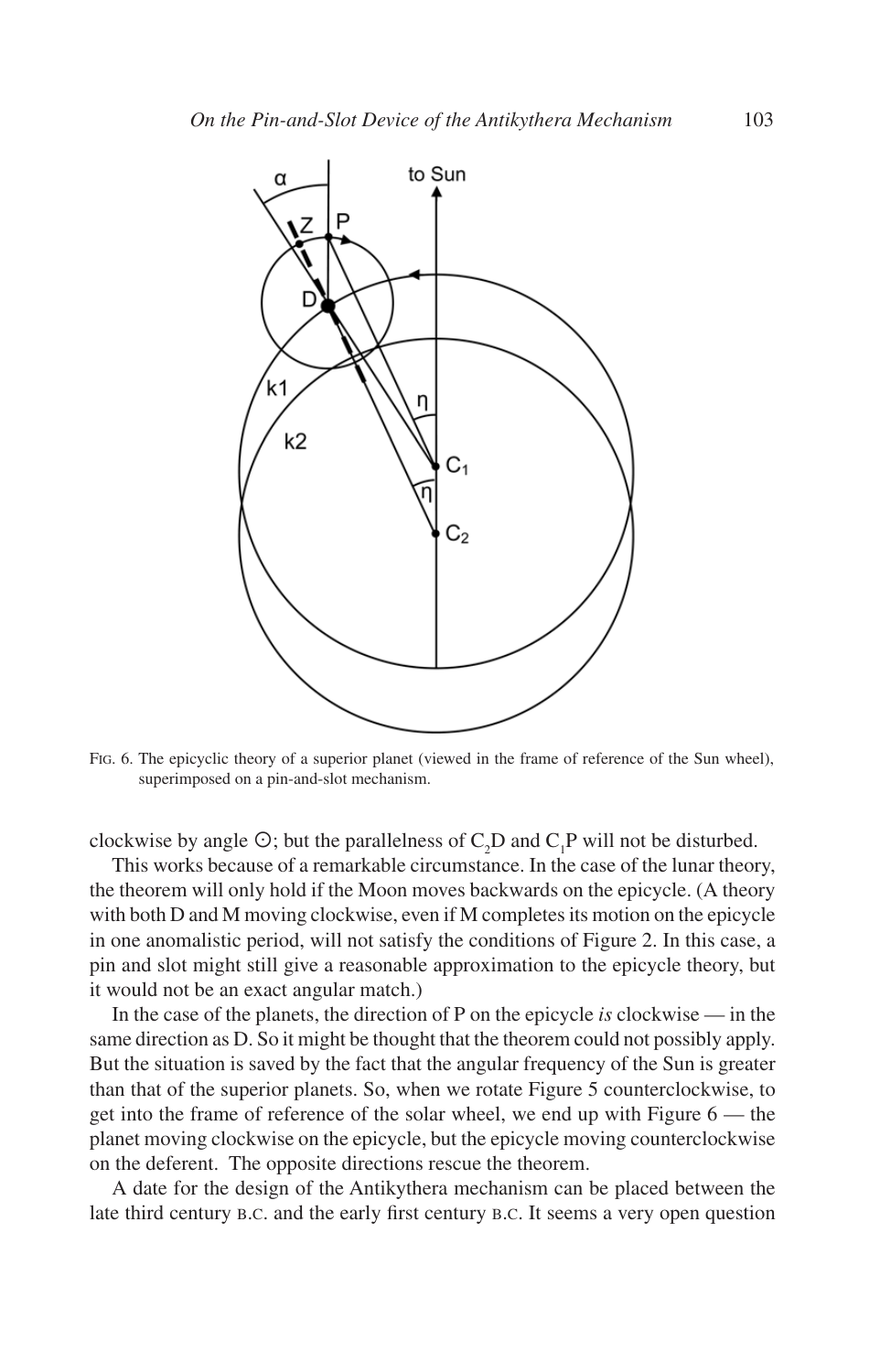whether the mechanic understood the deep theoretical complexities of the pin-andslot mechanism; if he did, we might reasonably suspect that the mechanism comes from rather later in the possible range, after a thorough understanding of planetary theories had been arrived at. But if the mechanic used the pin and slot as a sort of ad-hoc way of imposing an oscillation on a steady forward motion, he need not have been aware of the existence of an equivalence proof. In this case, he was perhaps "lucky" — though his mechanical instincts were still remarkable.

The Antikythera mechanism contributes significant new evidence for the debate over realism and instrumentalism in ancient planetary theory. To put it crudely, the mechanic was a happy instrumentalist. The lunar pin-and-slot mechanism represents the motion of the Moon satisfactorily in angle, but renounces a description of the motion in space. The planetary pin-and-slot mechanism (if it existed!) represents another such goal-oriented bit of modelling. And of course, the use of a non-uniformly divided zodiac to model the solar anomaly fits right into this pattern. There is an irony here, in that Ptolemy, when he gives directions for obtaining the longitude of a planet from his theories, essentially gives a procedure for eliminating any consideration of the depth in space. And he was hardly an instrumentalist. But the final output of a realistic theory may look like the output of an instrumentalist's black box.

## Obtaining the Mean Sidereal Motion of an Outer Planet

We have a working pin and slot that effectively model the motion in angle in Apollonian planetary theory. The next requirement for a display of the zodiacal motion of a superior planet is a gear turning about the b axis at the rate of the planet's sidereal frequency  $\omega_{\alpha}$ . One simple way to achieve the sidereal rotation is to use a stationary gear, concentric with the b axis, fixed to a plate behind the dial plate. Refer to Figure 7A. Gear  $u$  with  $u$  teeth is fastened to the back of the plate. Gears  $x$  and  $y$  are carried on an axle that rides around on b1 in a period equal to the year. x and y are rigidly fixed to one another (as suggested by the dark line with diamonds that connects them in the figure). Finally, y engages with a gear z that is concentric with the b axis, but is free to turn independently. The frequency of gear b1 with respect to fixed space is  $\omega_{\phi}$  = 1 revolution/year. b1 rotates clockwise as viewed from above the plate in the diagram, and  $\omega_0$  is considered positive. Presently, we shall work out the frequency  $\omega_{\alpha}$  of gear z with respect to absolute space and show that it can be made equal to  $\omega_{\alpha}$ .

An alternative way to achieve the same result, shown in Figure 7B, is to make use of the stationary squared-off boss, visible in the centre of Figure 8. It is possible that this boss was fixed with respect to the plate behind b1, and its squared-off portion may have served as a gear seat.<sup>19</sup> Figures 7A and 7B are entirely equivalent in terms of generating the output frequency  $\omega$ . In each case we are working with a stationary gear u and the rotating solar gear b1 that turns with a period of a year. The arrangement of 7B inverts the vertical space order of gears x and y.

Let us now work out the rates of rotation. Refer to Figure 9. (Figure 9 and the argument that follows apply equally well to the models of Figure 7A and Figure 7B: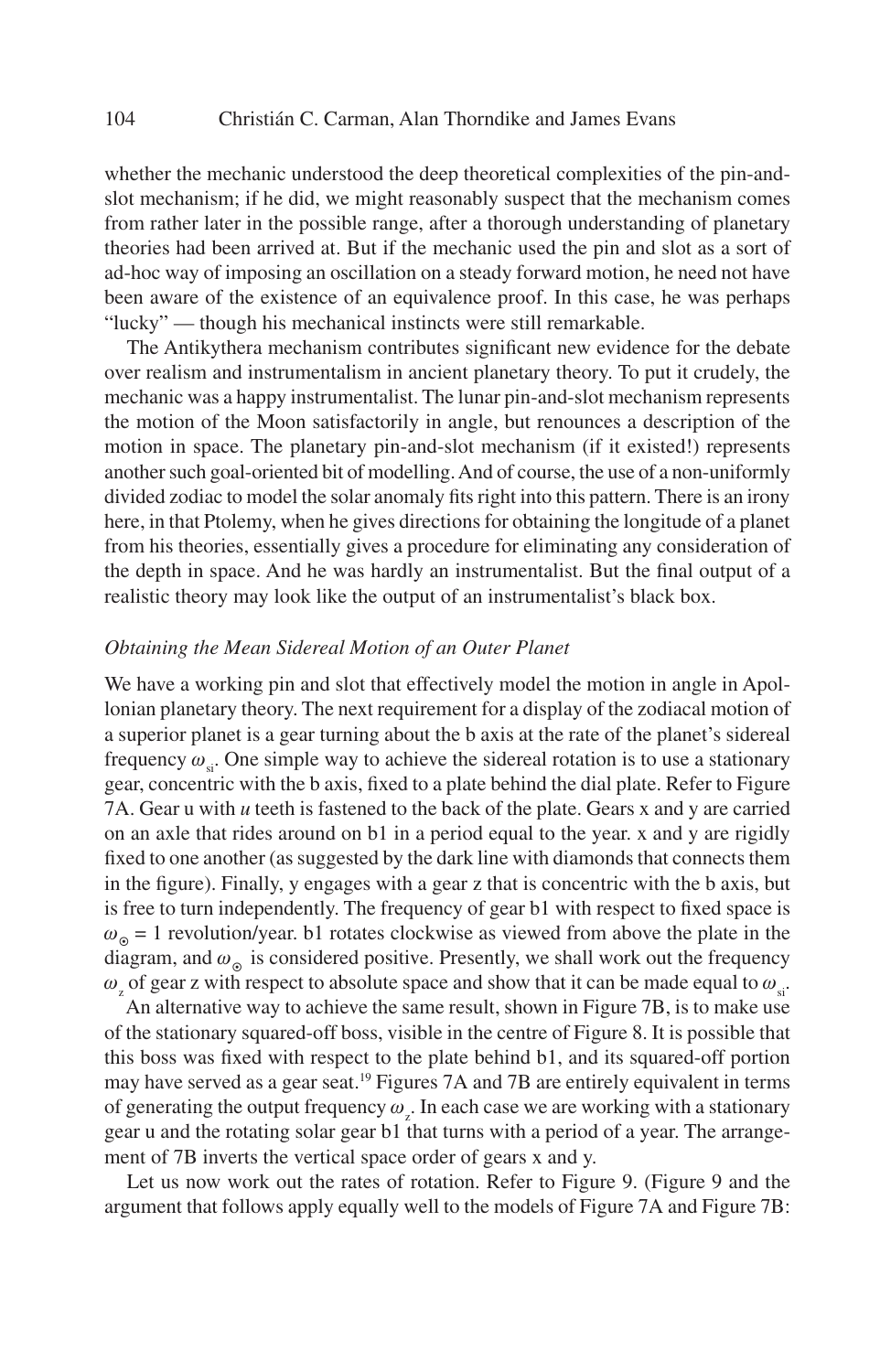

FIG. 7A. One way to get wheel z rotating at the mean sidereal frequency of a superior planet. The example is for Mars, with  $u$ ,  $x$ ,  $y$ ,  $z = 37$ , 79, 58 and 58 teeth.



FIG. 7B. A second way to get wheel z rotating at the mean sidereal frequency of a superior planet, using a stationary boss.

it does not matter whether u and x are above or below y and z.) The top part of Figure 9 shows the positions of wheels u and x before (left) and after (right) a rotation of the main Sun wheel b1 has taken place. Before the motion begins, point p on wheel x is oriented as shown. The main solar wheel, carrying the axle of x, rotates clockwise through  $\theta$ ; the situation is now as in the upper right. Point p has been carried to a new position. The number  $n$  of teeth that have been engaged on  $u$  is given by

$$
n = u(\theta/360).
$$

The same number of teeth must have been engaged on wheel x, so it follows that

$$
\phi = 360(n/x) \n= \theta u/x.
$$
\n(1)

The angle in absolute space through which wheel x has rotated is  $\theta + \phi = \theta(1 + u/x)$ .

Now the lower part of Figure 9 examines the fates of wheels y and z. Before the rotation (left) the initial position of point q on wheel z is shown. After the rotation (right side of figure), z will have rotated through an angle  $\psi$  in absolute space, so q will be in a new position. Depending on the tooth numbers  $u, x, y, z$ , it can be the case that q has rotated either clockwise or counterclockwise. We want q to have moved clockwise, corresponding to the sidereal motion of the planet, so in the diagram we have placed q below the horizontal. Because x and y are rigidly fastened together, the angles marked  $\phi$  in the upper right and lower right are the same. The number m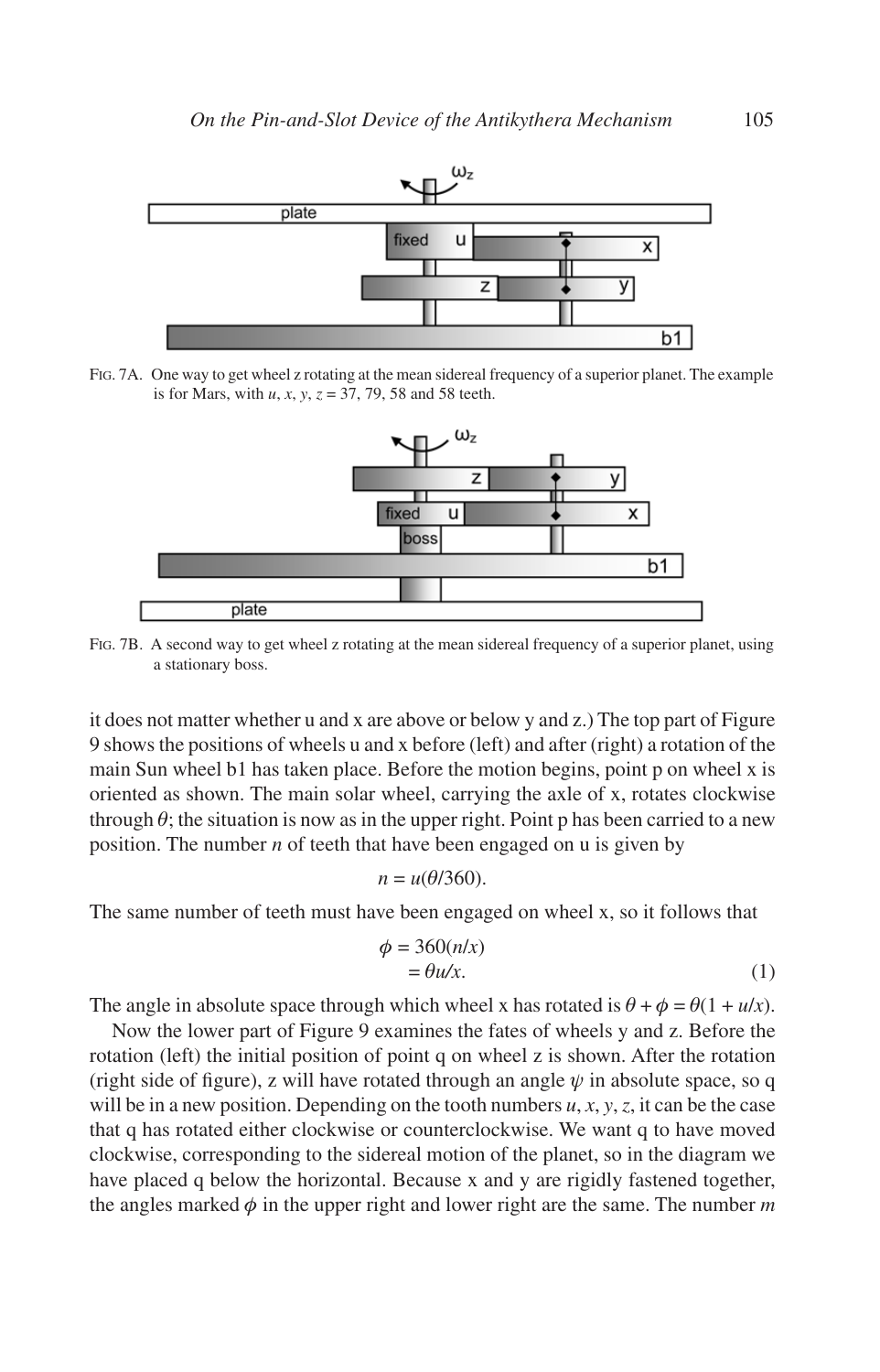

FIG. 8. Composite x-ray of the main solar gear b1. Copyright of the Antikythera Mechanism Research Project.

of teeth on wheel y that have been engaged is given by

$$
m = y\phi/360
$$
  
=  $(\theta/360)(uy/x)$ .

The total space rotation of wheel z is  $\psi$  (assumed clockwise). The number of teeth engaged on z is  $z(\theta - \psi)/360$ , and this must be equal to *m*. So we obtain

$$
\psi = \theta(1 - uy/xz).
$$

Thus, since  $\theta$  turns at the frequency  $\omega_{\alpha}$  of the main solar gear,

$$
\omega_z = \omega_\odot (1 - uy/xz). \tag{2}
$$

If the tooth numbers are chosen appropriately,  $\omega_z$  can be made equal to  $\omega_{si}$ .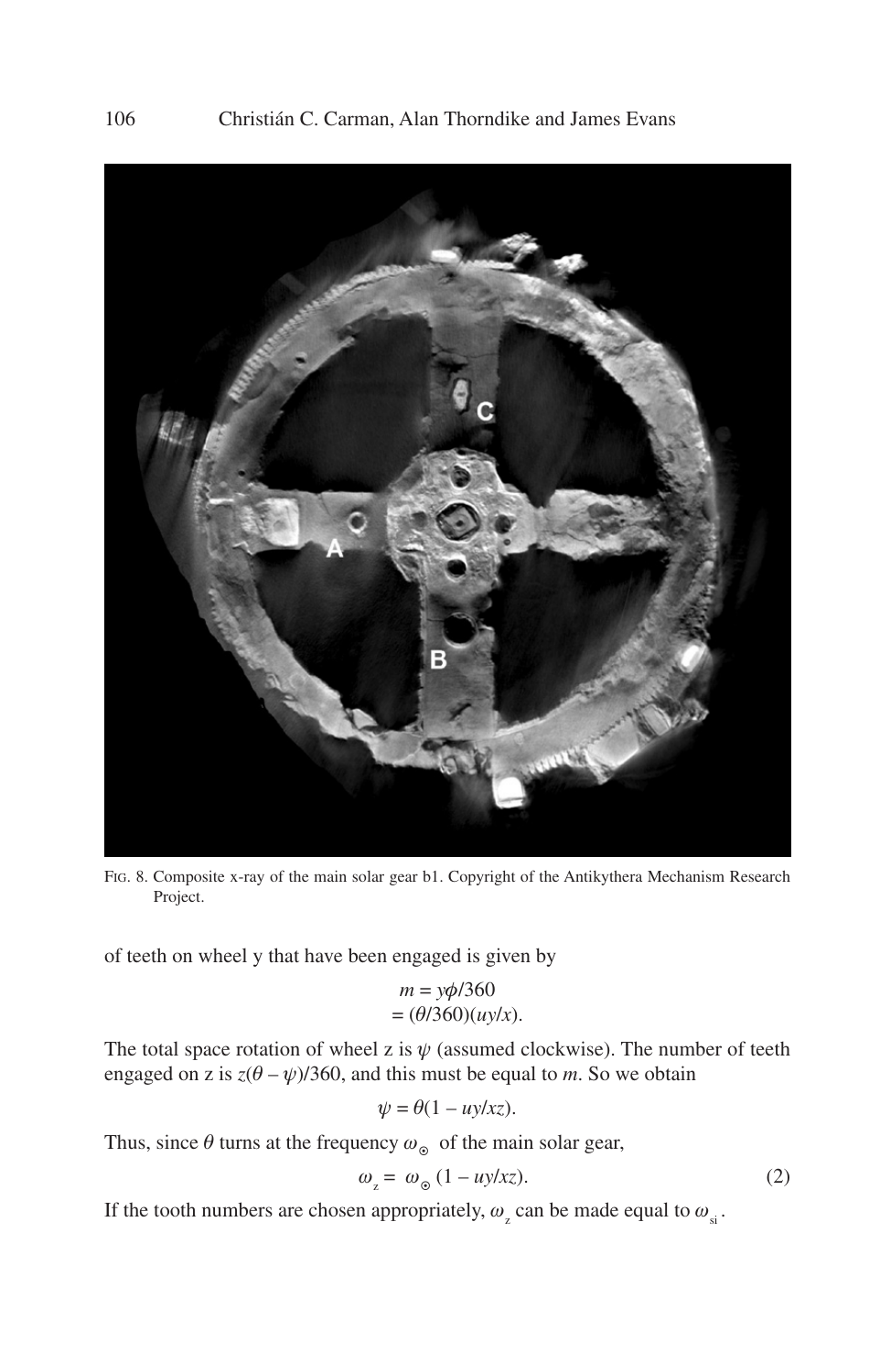

FIG. 9. Obtaining the mean sidereal motion of an outer planet from the mean motion of the Sun.

Here is an alternative, and shorter, argument. Let u and z rotate independently about a common axis, and let x and y rotate at the same rate as one another about their common axis. Suppose x and y rotate clockwise by an angle  $\phi$ . Then x drives u in counterclockwise rotation by an angle –  $u\phi / x = -\theta$  say. Similarly y drives z in counterclockwise rotation by an angle –  $v\phi/z = -\Omega$  say. To get to a final configuration where u has remained fixed, we rotate the entire assembly as a rigid body by an angle  $\theta$ . This returns u to its initial orientation. The final orientation of z is  $-\Omega$ +  $\theta$ , which is  $\psi = -y\phi/z + u\phi/x$ . Since  $\phi = x\theta/u$ , we get  $\psi = (1 - uy/xz)\theta$ , as before.

Note that  $\omega_{\alpha}$  can be of either sign, depending on the tooth numbers. We want  $\omega_{\alpha}$ positive, i.e., with z revolving in the same direction as the Sun, and equal to  $\omega_{si}$ , the sidereal frequency of the superior planet. So we obtain

$$
uy/xz = 1 - \omega_{\rm s} / \omega_{\rm o}
$$

or, since for a superior planet  $\omega_{\rm st} + \omega_{\rm s} = \omega_{\rm s}$ ,

$$
uy/xz = \omega_{\rm s}/\omega_{\rm s}.\tag{3}
$$

An appropriate choice of gears can be determined from the relation between the year and the anomalistic period of the planet, which can be drawn from a Babylonian period relation. It is easiest to work with the Babylonian goal-year periods (rather than the ACT periods), as they involve generally small integers.<sup>20</sup> For example, one period relation attested for Mars is

79 years = 42 sidereal periods = 37 anomalistic (or synodic) periods [Mars].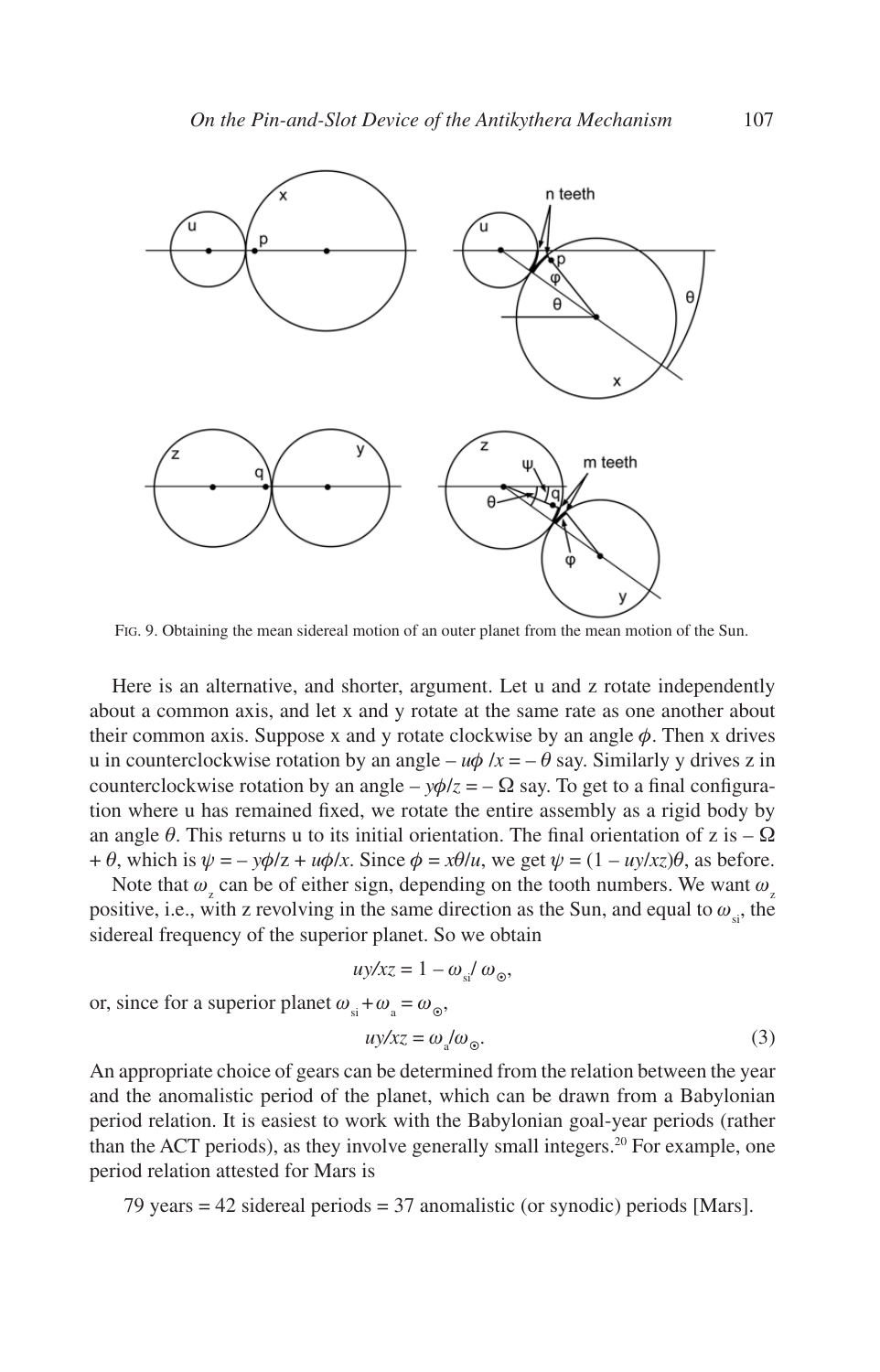So, to have gear z turn at the sidereal frequency of Mars, we need  $(u/x) \times (v/z) = 37/79$ . A gear scheme that will work nicely is shown in Figure 7A or 7B. For here we have

$$
(u/x)(y/z) = (37/79) \times (58/58) = 37/79,
$$

as required, while we also have  $u + x = y + z = 116$ , which means the gears will mesh as required. Here, for simplicity, we have taken all the gears in the four-gear train to be of the same module. But wheels y and z could be of any convenient tooth number, or of any convenient module, as long as they have the same tooth count and module as one another. As we shall see, we will need this flexibility later on.

Similarly, using the Babylonian goal-year periods for Jupiter and Saturn,

```
71 years = 6 sidereal periods = 65 anomalistic periods [Jupiter]
```
59 years = 2 sidereal periods = 57 anomalistic periods [Saturn],

we can construct the solutions

for Jupiter:  $u, x, y, z = 65, 71, 68, 68,$  so  $(u/x)(y/z) = 65/71$ , where  $u + x = 136$  and  $v + z = 136$ ;

and for Saturn: u, x, y, z = 57, 59, 58, 58, so  $(u/x)(y/z) = 57/59$ , where  $u + x = 116$  and  $y + z = 116$ .

We now have all the elements we need to construct a workable solution for the superior planets: the big carrier gear b1, turning at the rate of the Sun; a demonstration that the point-and-slot mechanism can mimic the Apollonian theory in angle; and three gears turning at the sidereal rates of Mars, Jupiter, and Saturn.

# Putting It All Together

Figure 10 shows an obvious concatenation of the results above: we append the pinand-slot construction to the output of the mean sidereal motion of Mars. Gears u, x, y, and z result in z rotating with respect to absolute space at  $\omega_{\alpha}$ , as shown above. (The black diamonds on the axis remind us that gears x and y are fused together.) Then gears z, a, b, and c, with the pin-and-slot mechanism linking a and b, produce the modulated motion, with synodic oscillation superimposed. The Mars axis, connected to c, has the correct mean motion around the zodiac, and an anomalistic motion of the correct period. A Mars pointer could be connected to this axis. It is noteworthy that all the gear axes are either concentric with the main solar axis, or else ride around on the main solar gear. The size of the retrogradations may be adjusted by making use of the parameters of the pin and slot: the key ratio is the eccentricity of wheel b to the distance of the pin from the centre of wheel a. This solution requires seven gears. Similar solutions can be formed for Jupiter and Saturn.

Glancing at the reconstruction in Figure 10, one might be struck by its wastefulness: look at all those 58-tooth wheels. And note how the four-gear train made by the mechanism for the sidereal motion seems to be echoed by the four-gear train for the anomaly. Wouldn't it be possible to do the whole thing (mean sidereal motion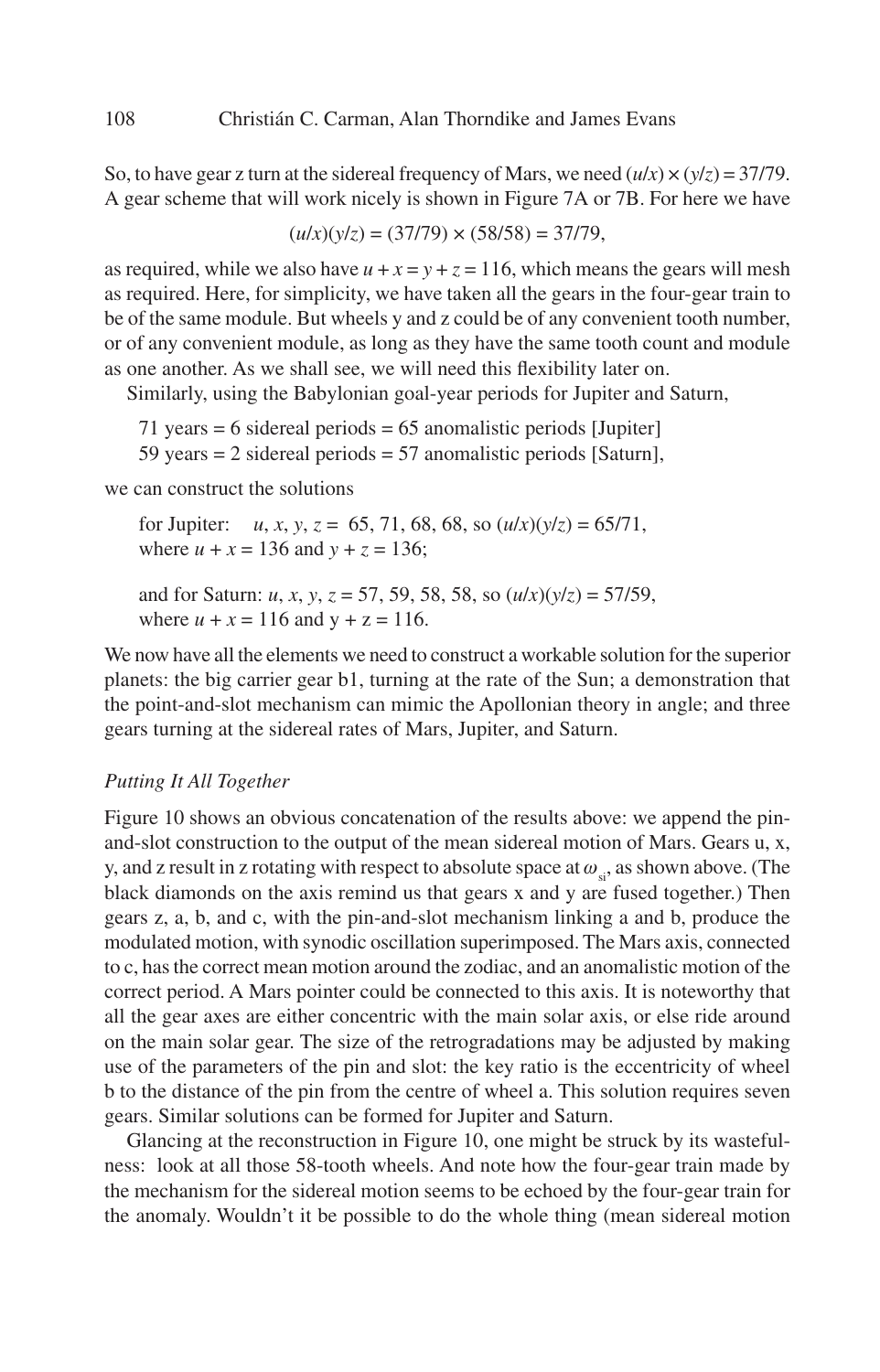

FIG. 10. Complete solution for Mars, embodying the correct sidereal period and the correct anomalistic period. Seven gears in all are used.

plus anomaly), using only four gears? In Figure 10, we see that y is driving z, and that a is concentric with y and is driven by z. Thus y and a rotate at the same rate (they are both meshed with the same gear and are on the same axis). So y and a can be fused into one, as in Figure 11. But, now we can take another step and eliminate  $z$  in Figure 11, for  $y/a$  is moved directly by x, and  $z$  is therefore useless. But then the tooth count of y/a becomes irrelevant, and y/a may be considered simply to be a part of x. Thus we arrive at Figure 12A, where the z of Figure 12A is the c of Figure 11, and the y of Figure 12A is the b of Figure 11. (An alternative, but equivalent, solution is shown in Figure 12B, in which the stationary gear is mounted to the boss below b1 instead of to the plate above it.)

We offer now an analytical demonstration, showing that the four-gear solutions of Figure 12A or Figure 12B indeed have all the right properties — the right sidereal period and the right anomalistic period. Equation 2 requires

$$
\omega_{si} = \omega_{\odot} (1 - uy/xz).
$$

Thus the sidereal period will be fine as long as we do not disturb the ratio  $(uy)/(xz)$ . Now, Equation 3 requires

$$
\omega_{a} = \omega_{\odot}(uy/xz).
$$

But, in the right sides of Figure 9, we need  $\phi$  to be equal to  $\alpha$ , the increase in epicyclic anomaly. This is because  $\phi$  indicates how far point p has moved around the anomalistic cycle, carrying the pin that is a part of the pin-and-slot mechanism. Imposing this condition on Equation 1 requires

$$
\omega_{a} = \omega_{\odot}(u/x).
$$

Comparing the last two equations, we see that we must have  $y = z$ , which is in fact the way we have drawn Figure 12A (and 12B). With this choice, the four-gear solution of Figure 12A (or 12B) builds in not only the correct sidereal motion, but also a pin-and-slot device producing the right anomalistic motion.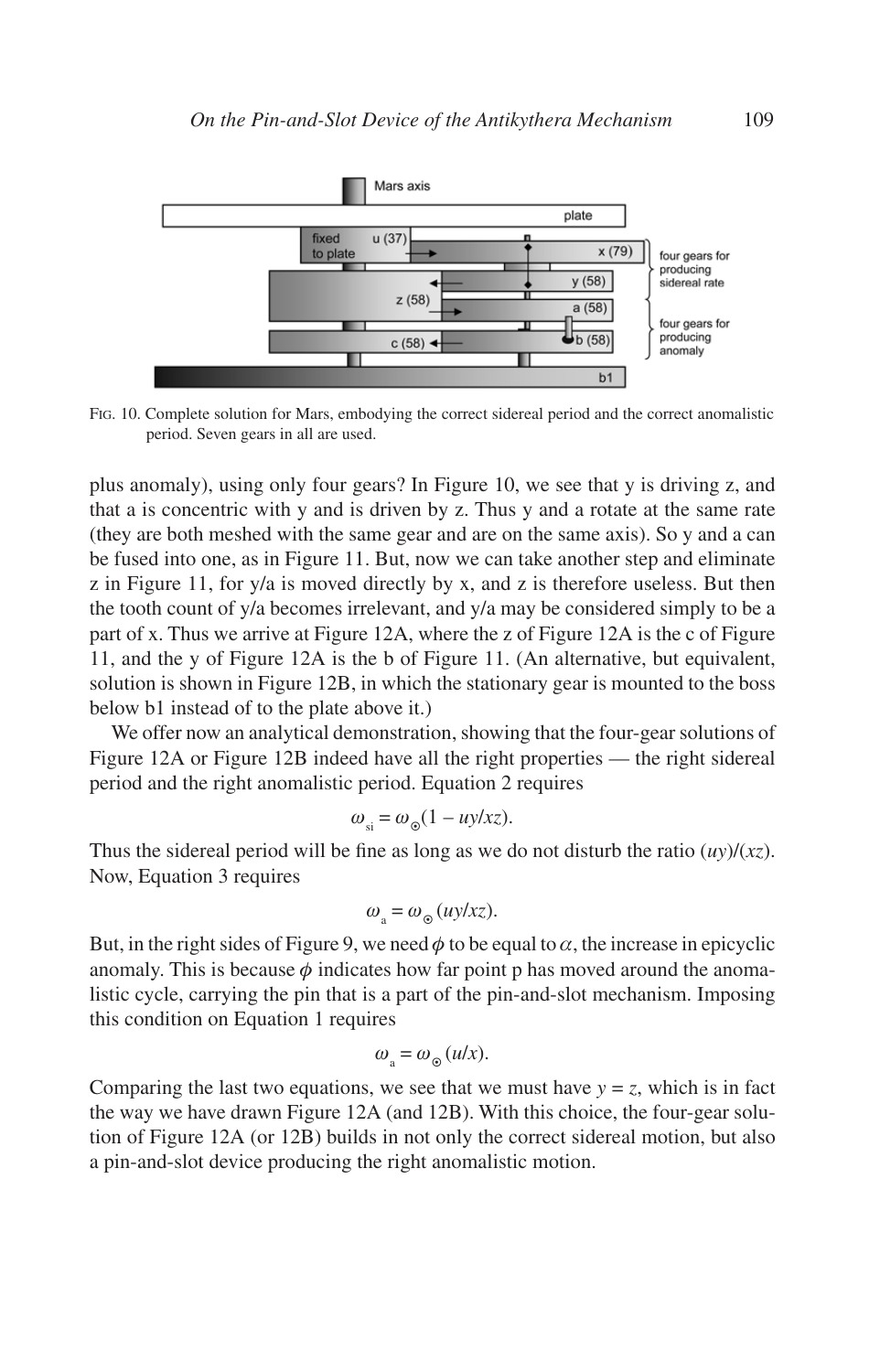

FIG. 11. A step on the way to a simpler solution.



FIG. 12A. Four-gear solution equivalent to Fig. 10. Stationary gear mounted to a plate nearer the front of mechanism.



FIG. 12B. Alternative four-gear solution, with stationary gear mounted on a boss fixed to the plate behind b1.

### A Proposal

In Figure 8, the holes at A and B and the lug at C are placed more or less at equal distances from the centre of the wheel. The x-ray shown is a composite: one x-ray slice shows most of the surface of the wheel, including holes A and B; but a portion of a second x-ray slice taken several millimetres higher has been added to show the lug. This lug stands about 6 mm high. We imagine that apparatus was dropped over it and secured to it. Perhaps another lug was originally fastened at A.<sup>21</sup>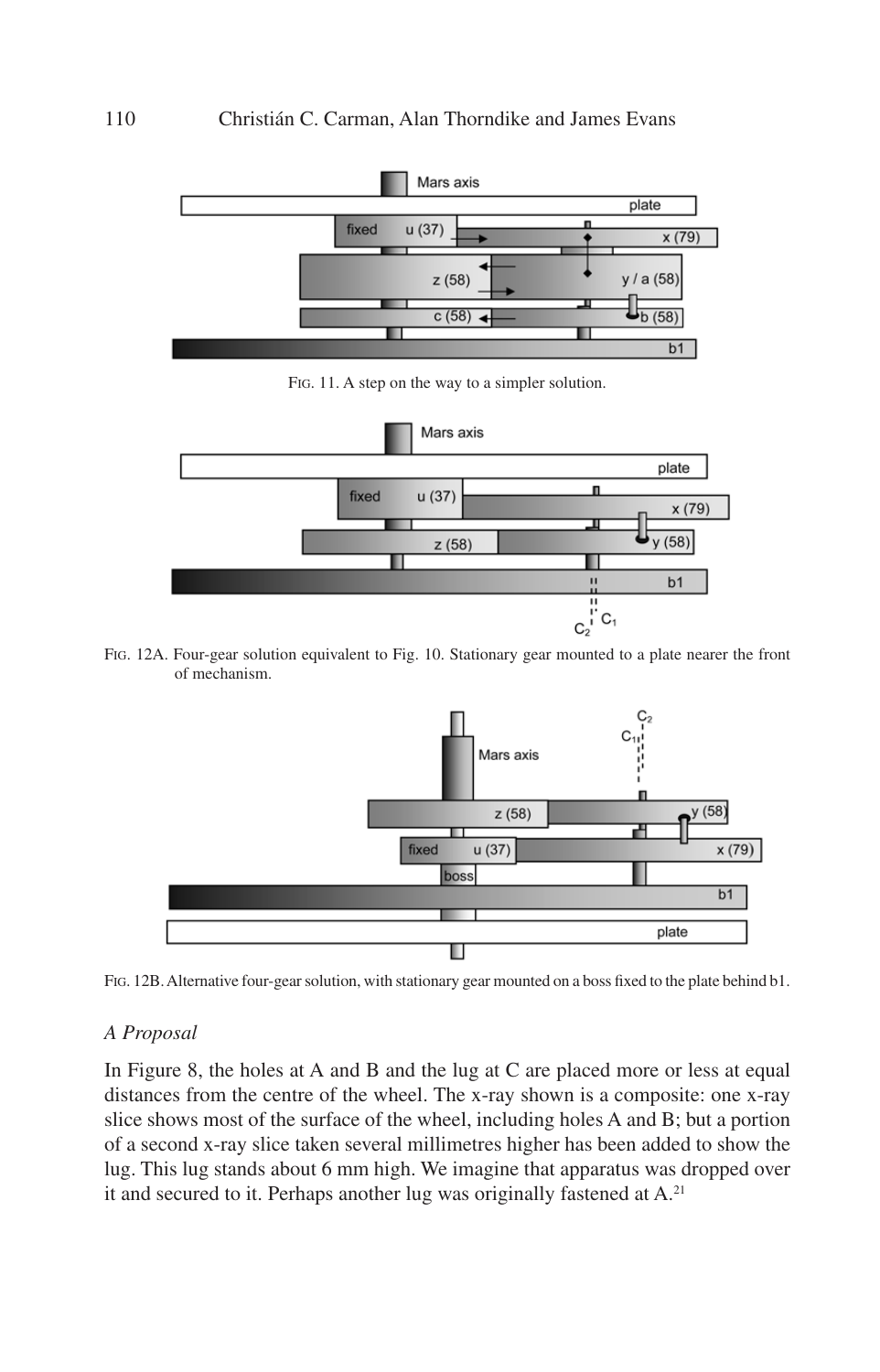The construction described above, using pin-and-slot mechanisms for the outer planets, lends itself well to this geometry. See Figure 13. The solutions for each of the superior planets may be mounted on b1, taking advantage of what appear to be mounting holes on two of the spokes, and the lug on another spoke, using gear modules (millimetres of gear diameter per tooth) that are all in the vicinity of the gear modules typical of the Antikythera mechanism (on the order of 0.5 mm per tooth). The lug perhaps served to raise the gears vertically. Indeed, it would be necessary for the y and z gears of the three planets to be placed at different heights. In Figure 13, the nomenclature "xi 71" means "gear x for Jupiter with 71 teeth". The gears u, x, y and z for each planet are named as in Figure 12A. For each planet, a stepped stud is fastened to wheel b1. The wheel carrying the pin rotates about centre  $C_1$  and the wheel with the slot rotates about centre  $C<sub>2</sub>$ . The centre of the larger-diameter part of the stud is marked + and the smaller-diameter part of the stud is indicated  $\oplus$ .

The simplification that we can simultaneously require  $u + x = y + z$  and maintain a constant gear module throughout the four-gear train, which was fine for the case of a zero-eccentricity diagram such as Figure 6, cannot be maintained once eccentricity is introduced. The construction of Figure 13 is based on always putting the gear modules near to 0.5 mm of diameter per tooth (where the diameter is the pitch diameter), in the range typical of the Antikythera mechanism. But the module for a given planet's y and z is not always exactly the same as the module for u and x.

Mars provides a minor extra challenge because of the large eccentricity  $C_1C_2$ (corresponding to a large epicycle in the Apollonian theory). The slot in wheel y is directed toward C<sub>2</sub>; but because  $b/r > 0.5$ , the slot would need to be so long that it would overlap the part of the stud that serves as the  $C_2$  axis, if we use the arrangement shown in Figure 12A. There are any number of ways to deal with this. An easy solution is simply to reverse the direction of the stepped stud shown in Figure 12A, so that the small end of the stud goes into b1. A metal strap would go over the back of the gears and securely hold the wide end of the stud above wheel x. (It should be noted that 'above' and 'below' are terms that apply only to the diagrams: in the normal operation of the Antikythera mechanism, all the axles shown in Figure 12A would be horizontal.) A strap might be in any case a requirement for stability of the gear trains; and such a strap was a part of the extant lunar anomaly mechanism. This is the arrangement on which Figure 13 is based. An alternative choice would be a different arrangement of the gears, so that wheel x could be closer to b1 than is wheel y; this would make the  $C_2$  part of the stud narrower than the  $C_1$  part of the stud (as in Figure 12B).

None of the details of Figure 13 should be given much weight — there is simply too little material evidence and there would be many different ways of mounting the gears. We intend the figure only as an illustration of the principle that a pin-and-slot solution for the superior planets is workable.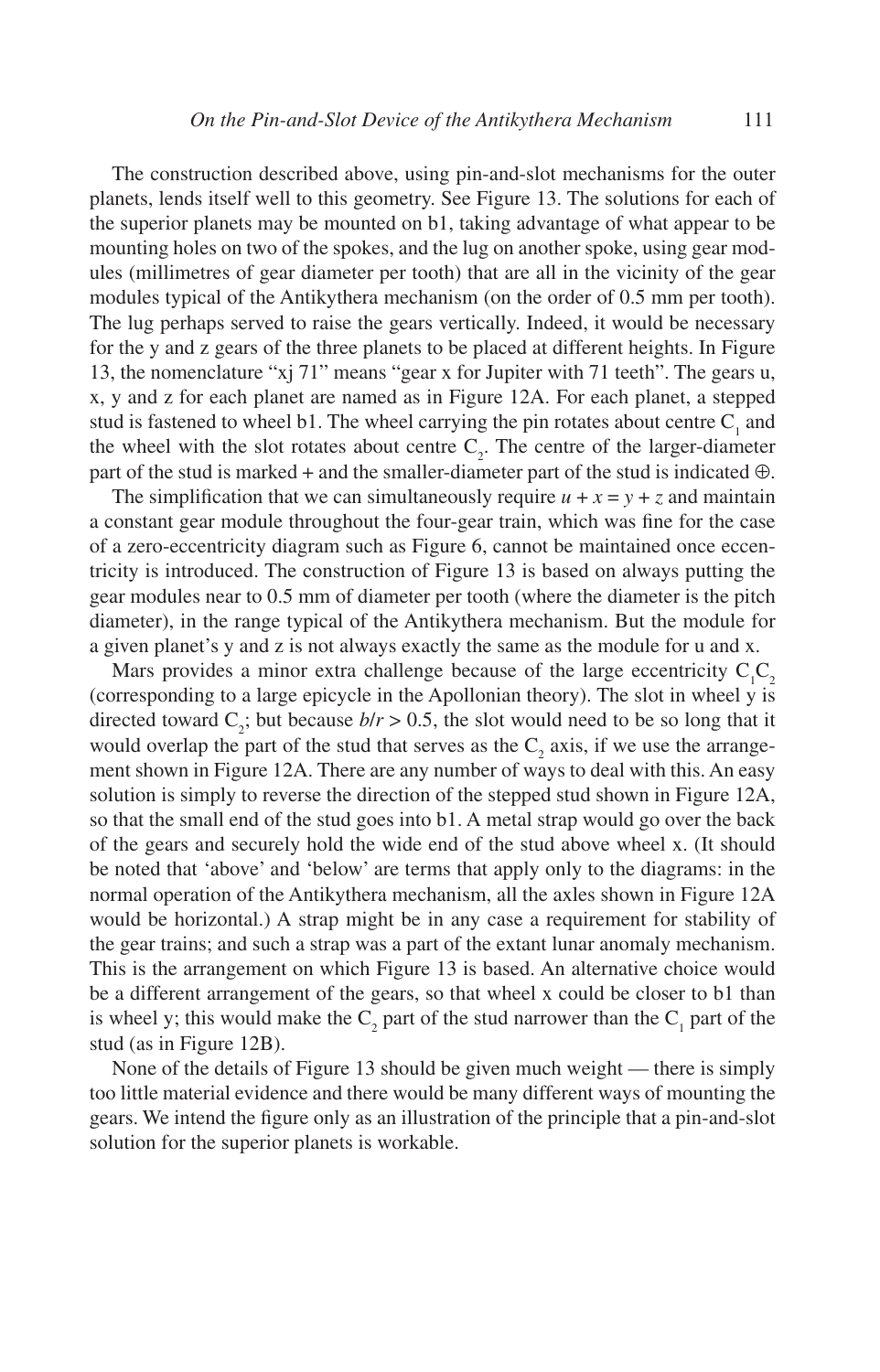## Calibration Issues for the Superior Planets

In Apollonian planetary theory (Figure 5), let  $R_{\rho}$  denote the radius of the epicycle and  $R_d$  the radius of the deferent circle. In the corresponding pin-and-slot representation (Figure 6), let  $r (= C_1D)$  represent the distance of the pin from C<sub>1</sub>; and let b  $(= C<sub>1</sub> C<sub>2</sub>)$  represent the off-centredness of circle k2 with respect to circle k1. Then the pin-and-slot mechanism will give behaviour corresponding to the deferent-andepicycle theory if

$$
b/r = R/R
$$

One might worry that the fact that gears y and z in Figure 12A have different numbers



Fig. 13. A possible kinematic solution for the superior planets, based on the pin-and-slot construction, superimposed on the main solar wheel b1. Underlying x-ray copyright of the Antikythera Mechanism Research Project.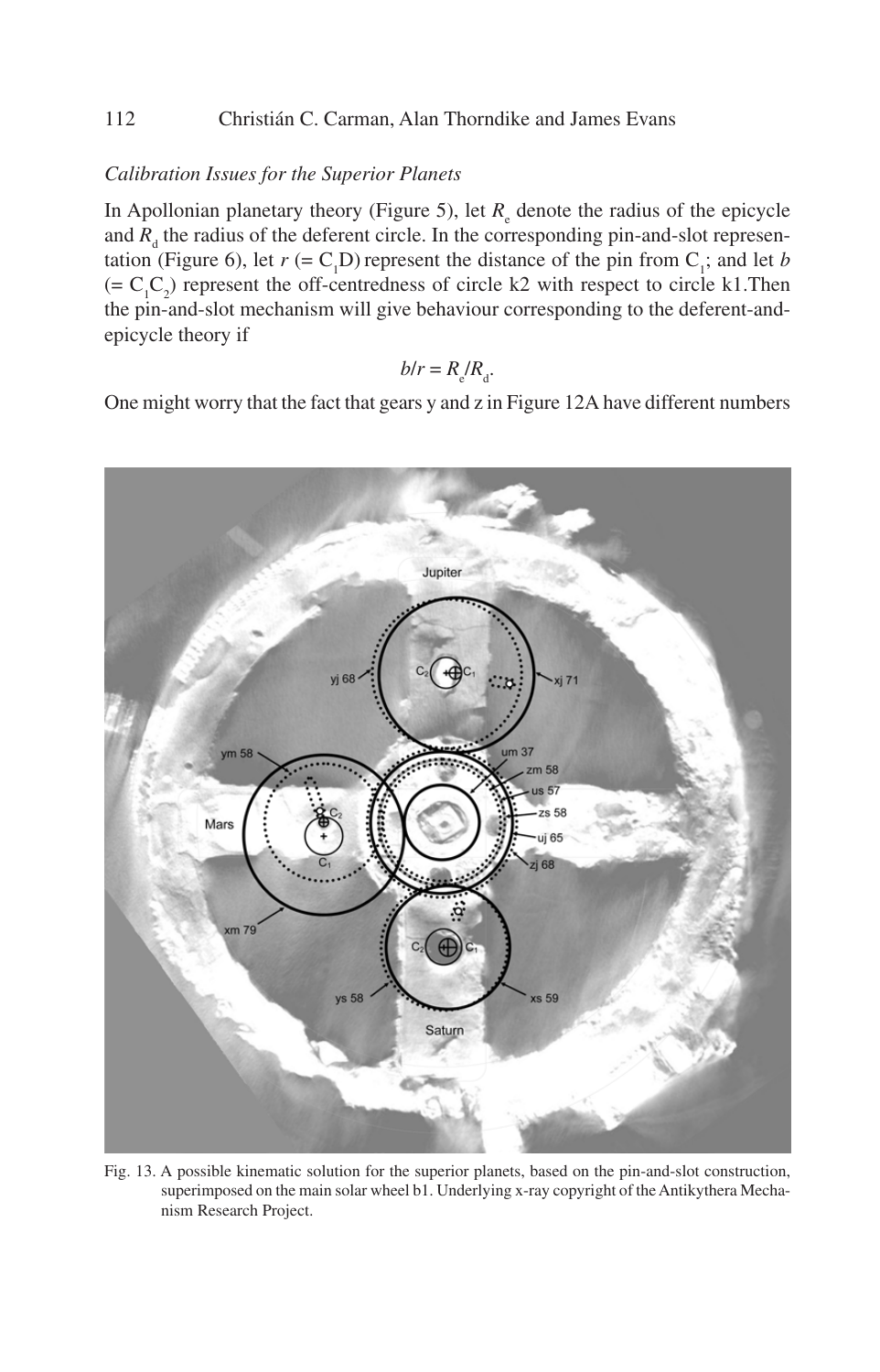of teeth than gear x might require some sort of adjustment to this relationship. But no adjustment is required. In Figure 12A, the angular oscillation (with respect to the mean motion) of gear y is determined by the ratio  $blr$ , and the tooth count of y doesn't enter into it. But then the angular oscillation of z will be the same as that of y, since z and y do have the same number of teeth.

In Figure 13, we have for the sake of simplicity shown the  $C_1$ - $C_2$  lines for Jupiter and Saturn as parallel to one another. This might facilitate setting initial conditions, but it is not a necessary mechanical arrangement, which we emphasize by setting the  $C_1$ -C<sub>2</sub> direction for Mars at right angles to those for the other planets. The  $C_1$ -C<sub>2</sub> directions can be chosen at will, and separately for each planet. Suppose that the actual planet is in the middle of retrograde motion. Then we want to set the gears for its pin-and-slot mechanism so that the pin is closest to  $C<sub>2</sub>$ . This guarantees that the phasing of the pin-and-slot mechanism matches the retrograde cycle of the actual planet. Then, the pointer that indicates the planet's longitude should be set so that it points diametrically opposite the Sun.

#### **Inferior Planets**

The fourth spoke is free for the inferior planets, which can be accommodated in a more ordinary way, using a simple epicycle construction, as shown in Figure 14. A construction resembling Figure 14 was described by Edmunds and Morgan.<sup>22</sup> And Wright used a similar construction for the inner planets, with, however, compound gear trains rather than simple gear pairs.<sup>23</sup> As the sidereal frequency of both Mercury and Venus is exactly  $\omega_{\alpha}$ , both planets' apparatus may be mounted directly on the fourth spoke of  $b1$ . If the fixed wheel has  $u$  teeth and the epicycle wheel has  $x$ , then the anomalistic frequency is given by  $\omega_0 = \omega_0(u/x)$ . If  $R_a$  and  $R_a$  represent the radii of the epicycle and of the deferent in standard theory, we should then require DP/  $CD = R/R<sub>a</sub>$ .

### Trial by Fire

We actually built a Mars model in metal, based on the construction of Figure 12A and Figure 13, using the pin-and-slot mechanism to model the inequality. We can confirm that it works smoothly, even for a planet with such a large Apollonian epicycle. One point that modellers should be aware of is that the roles of the pin and the slot cannot be reversed. For Mars, having the slot lead the pin (as in Figure 4, right) would result in a model in which retrograde motion does not actually occur. This results from the two different mathematical forms for the equation  $q$  in these two cases, combined with the fact that for Mars  $\omega_{\perp}$  is slightly larger than  $\omega_{\perp}$ . For a planet such as Saturn, for which  $\omega_{\gamma} >> \omega_{\gamma}$  and the epicycle is small, one could reverse the roles of the pin and slot without dire consequences; the pin and slot would no longer perfectly mimic the epicycle model in angle, but the results would still be tolerably good.

With the correct version of the model (i.e., with the pin leading the slot), the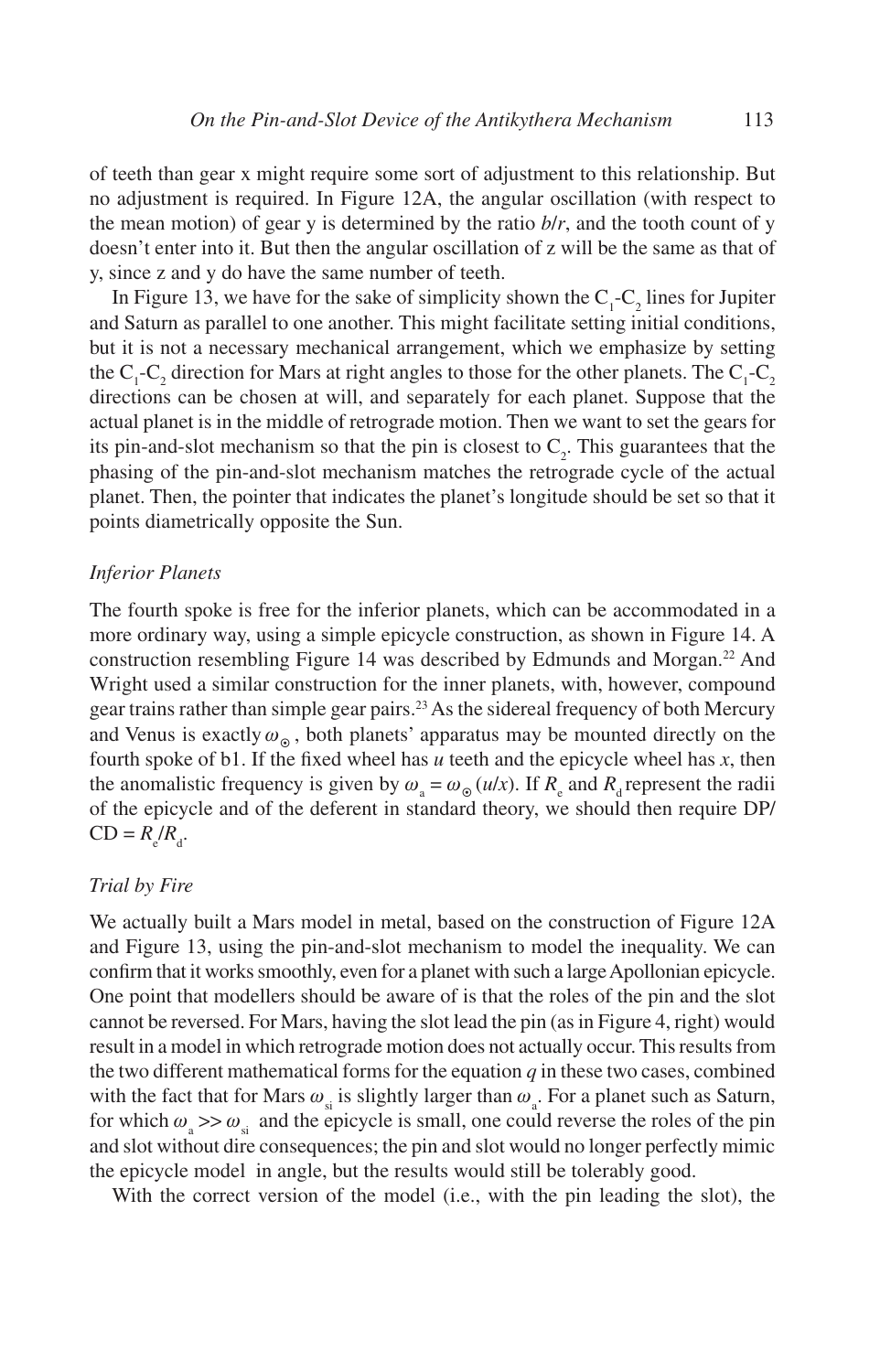

FIG. 14. A possible epicyclic construction for an inner planet.

pin-and-slot mechanism matches the Apollonian theory in angle. But Apollonian planetary theory itself gives but a poor approximation to the actual motion of Mars.<sup>24</sup> The combination of large epicycle and a large eccentricity required something more complex than the simple theory of Apollonios for Greek planetary theory to yield a satisfactory representation of the motion of Mars.

# **Concluding Remarks**

Unless new material is discovered, it is conceivable that we will never know for sure just how the planets were represented on the Antikythera mechanism. But the solution for the superior planets described here has great attraction. It uses for these planets' inequality with respect to the Sun precisely the mechanism that we know was used for producing the lunar inequality with respect to the zodiac. And, as we have shown, this solution is an exact representation in angle of Apollonian epicycle theory. Moreover, this solution requires but four gears for each of the superior planets, it explains why gear b1 needed to be large, and it can be fitted well to the construction holes that remain on b1. Of course, one could object that a complete model would require many concentric axles — and so one's receptiveness to the proposal may in part depend on what sort of mechanical engineering one considers likely around the second century B.C.<sup>25</sup> The chief disadvantage of the present proposal is that it offers no explanation of the tooth count of b1. It also does not explain the need for the large crossed-out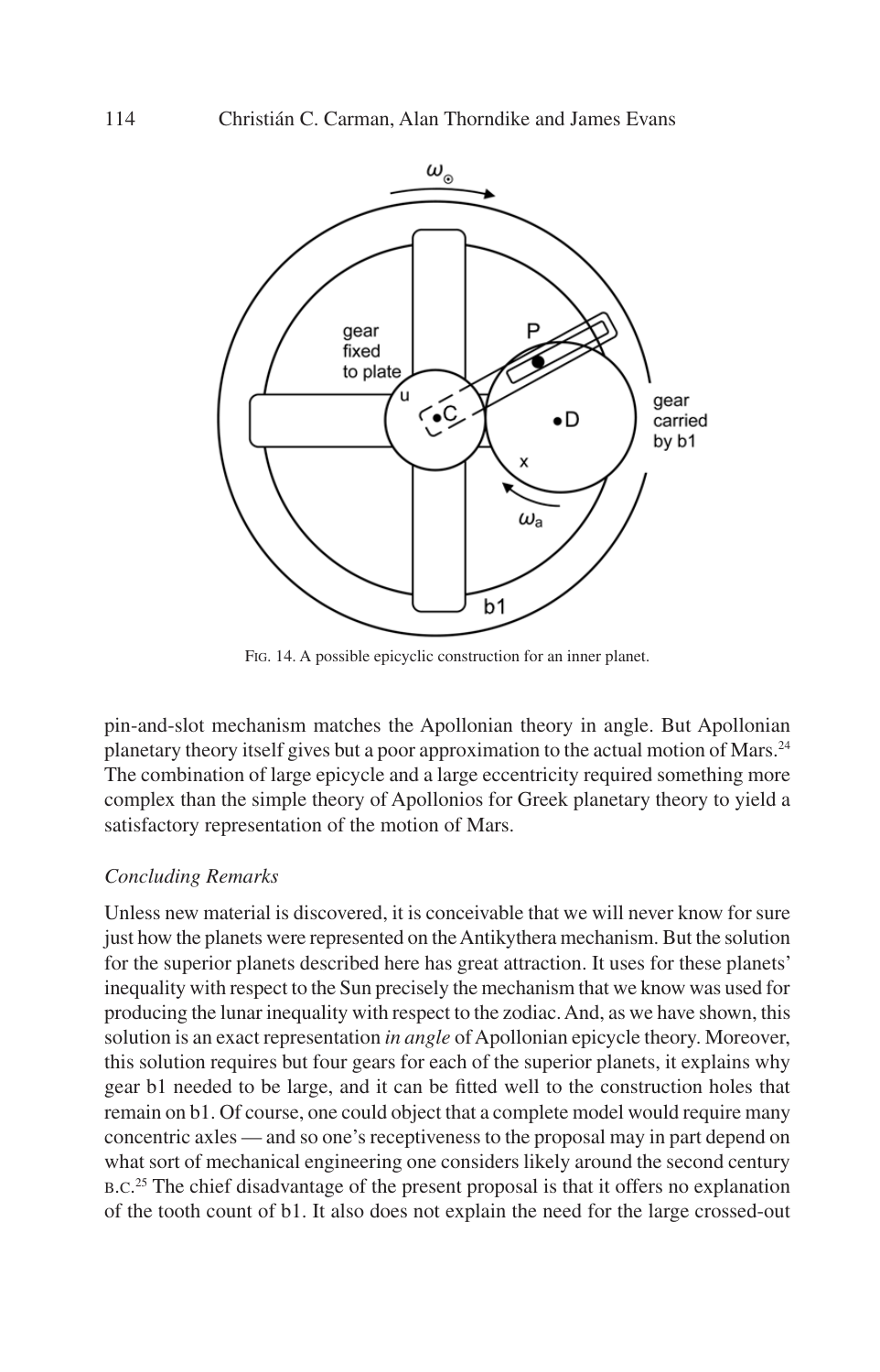regions of b1; perhaps these were only access ports. Or perhaps they were connected with a display of the four seasons, as we have suggested elsewhere.<sup>26</sup> In any case, we hope that this paper has offered some insights into the richness of the pin-and-slot mechanism and that it will serve to focus new attention on the issues raised by the intersection of ancient Greek theoretical astronomy and ancient Greek mechanics.

#### **ACKNOWLEDGEMENT**

We are grateful to Mike Edmunds and Tony Freeth of the Antikythera Mechanism Research Project for their generosity in making data available to us.

#### **REFERENCES**

- 1. T. Freeth, Y. Bitsakis, X. Moussas, J. H. Seiradakis, A. Tselikas, H. Mangou, M. Zafeiropolou, R. Hadland, D. Bate, A. Ramsey, M. Allen, A. Crawley, P. Hockley, T. Malzbender, D. Gelb, W. Ambrisco, and M. G. Edmunds, "Decoding the ancient Greek astronomical calculator known as the Antikythera mechanism", Nature, cdxliv (2006), 587–91. There is substantial "Supplementary information" linked to the online version of the paper at www.nature.com/nature.
- 2. Derek de Solla Price drew attention to this slot, but conjectured that it might be the result of an attempt to repair a broken gear. Gears from the Greeks: The Antikythera mechanism — A calendar computer from ca. 80 B.C. (Transactions of the American Philosophical Society, n.s., 1xiv/7 (1974)), 35. M. T. Wright described the pin-and-slot device and its workings and observed that it would suitable for modelling an anomaly, in "Epicyclic gearing and the Antikythera mechanism, part 2", Antiquarian horology, xxix/1 (September 2005), 51-63.
- 3. Freeth et al., "Decoding" (ref. 1), Supplementary information, 25–7.
- 4. J. Evans, C. C. Carman and A. S. Thorndike, "Solar anomaly and planetary displays in the Antikythera mechanism," Journal for the history of astronomy, xli (2010), 1-39. The evidence is very simple and comes from matching degree marks on the zodiac scale with day marks on the Egyptian calendar scale. Over a preserved stretch of 69° of the calendar scale, an apparent equation of centre rises steadily to a 2.1° effect, of the right sign and amplitude to represent the Sun's inequality. We shall shortly publish a second study of the zodiac and Egyptian calendar scales, examining this issue in greater detail.
- 5. Price, Gears from the Greeks (ref. 2), 21. M. T. Wright, "A planetarium display for the Antikythera mechanism", *Horological journal*, cxliv (2002), 169-73 and 193; and "The Antikythera mechanism: A new gearing scheme", Bulletin of the Scientific Instrument Society, Ixxxv, issue of June 2005, 2-7. Freeth et al., "Decoding" (ref. 1), 590.
- 6. Freeth et al., "Decoding" (ref. 1), Supplementary information, 8–9, with translation on pp. 10–14.
- 7. Wright, "A planetarium display" (ref. 5). A film of Wright's reconstruction in motion can be seen at www.youtube.com/watch?v=ZrfMFhrgOFc This film was made in 2008 by the science writer Jo Marchant, who was then working for New scientist.
- 8. Evans, Carman and Thorndike, "Solar anomaly" (ref. 4).
- 9. Theon of Smyrna, Mathematical knowledge useful for reading Plato, iii, 26; J. Dupuis, transl., Théon de Smyrne, philosophe platonicien: Exposition des connaissances mathématiques utiles pour la lecture de Platon (Paris, 1892), 269.
- 10. We follow the gear names used by Freeth et al. in "Decoding" (ref. 1), which in some cases represent departures from Price's nomenclature in *Gears from the Greeks* (ref. 2).
- 11. The output is by means of a central shaft attached to e6; and this shaft runs inside the hollow pipe to which e5 is attached.
- 12. Ptolemy's proof of the equivalence for the Sun is in *Almagest* iii, 3, and for the Moon at iv, 5. G. J. Toomer, Ptolemy's Almagest (London, 1985), 141-53 and 180-90. Ptolemy's remarks about